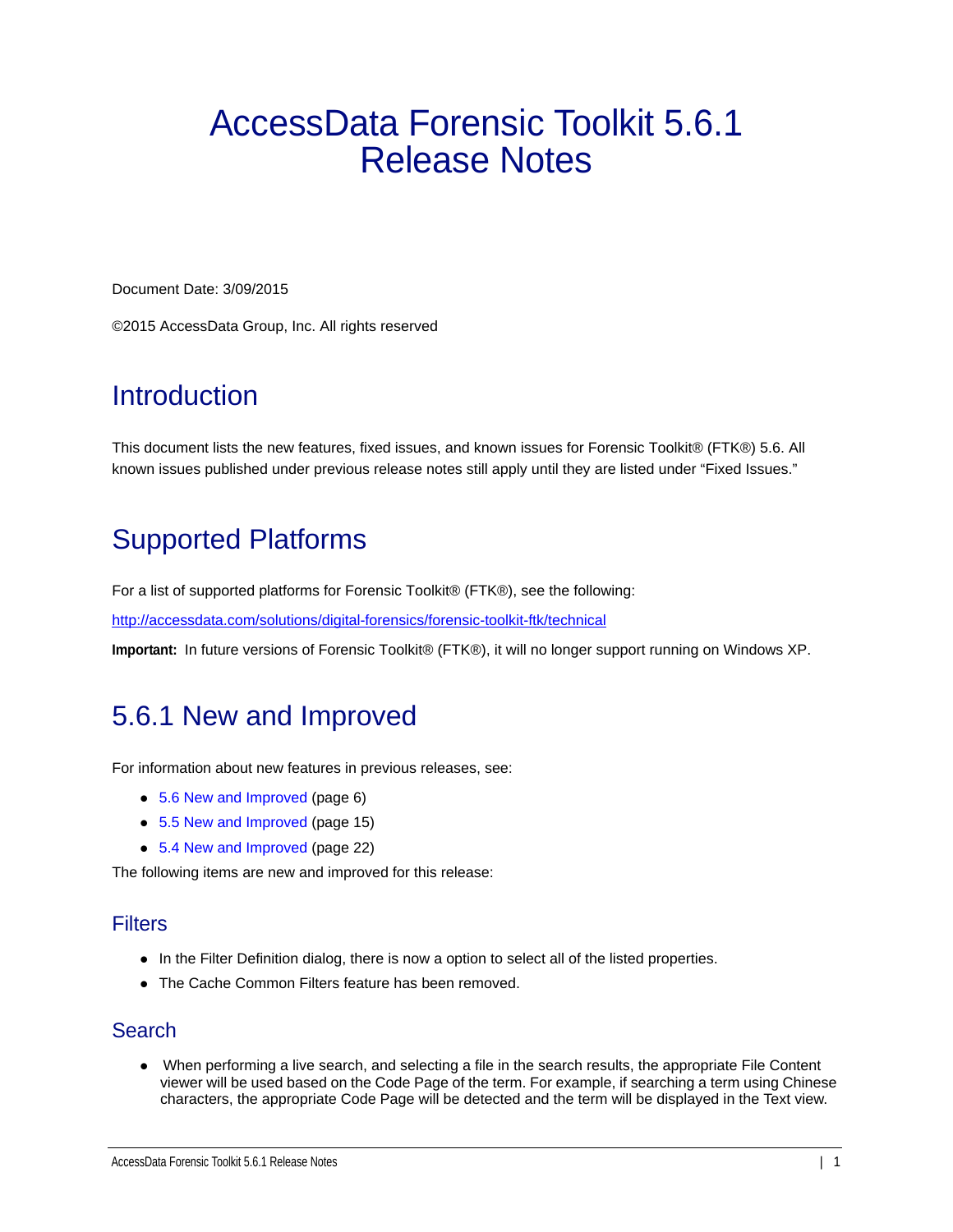### File List

To provide more context for column names in the File List, the tooltip now displays the long column name which provides additional information about he column.

## **Other**

When performing a search using Chinese characters, if the characters are together without spaces, they are treated as a phrase rather than as two separate items.

## Fixed Issues in 5.6.1

For information about fixed issues for previous releases, see the following:

- [Fixed Issues in 5.6 \(page 9\)](#page-8-0)
- [Fixed Issues in 5.5 \(page 17\)](#page-16-0)
- [Fixed Issues in 5.4 \(page 23\)](#page-22-0)

The following issues have been fixed in this release:

## **Installation**

The Processing Engine installer in the FTK Suite installation properly recognizes if the Processing Engine was previously installed with Summation. (27056, 27150)

## **Processing**

- You can successfully decrypt files when using a distributed Processing Manager. (17083)
- Reports generate successfully when using a distributed Processing Manager. (24866)
- Files are exported successfully when using a distributed Processing Manager. (24867)
- File count and index count inconsistencies have been resolved. (6728)

#### KFF

- When creating a new case or running Additional Analysis, the drop-down list of KFF groups automatically refreshes to show newly created groups. (25031)
- The Edit Group pane automatically refreshes after making changes. (23637)

## **Filters**

- An imported filter successfully calculates the size of files in images. (25142)
- An imported custom filter that has over 600 properties returns results quickly. (25150)

#### **Other**

When looking at recovered deleted files that use Chinese characters in the file name, the files names display correctly. (23741)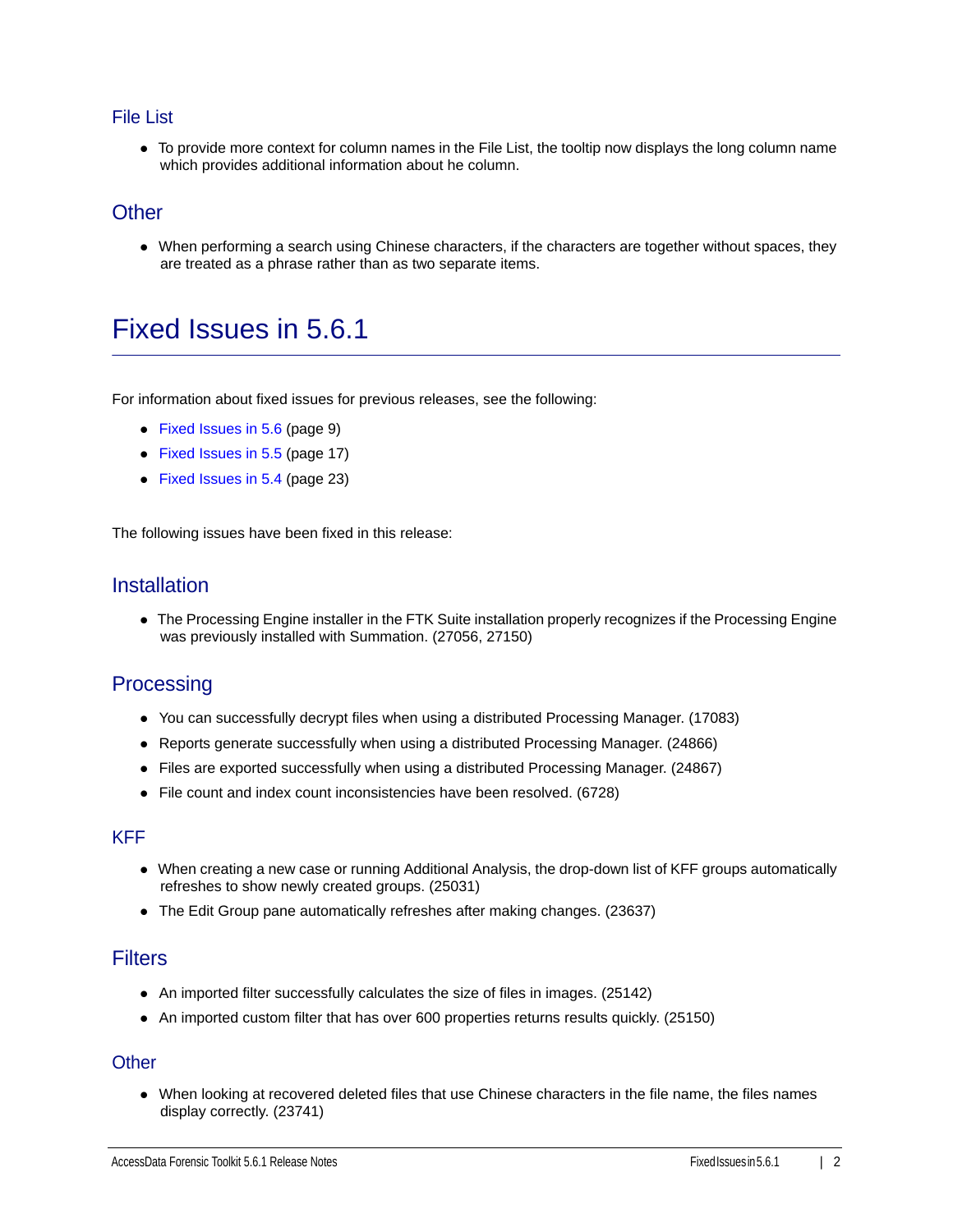## Latest Documentation

• The User Guide that is loaded from the Help menu may not be the latest available version. The latest FTK documentation is located at: http://www.accessdata.com/support/product-downloads/ftk-download-page

## Installation and upgrade

- For FTK installation and upgrade instructions, see the *FTK Quick Install Guide* and the detailed *FTK Installation Guide* which are available at http://www.accessdata.com/support/product-downloads/ftk-download-page
- FTK supports Distributed Processing Engines (DPEs). Before installing Distributed Processing, see the *Install Guide*.

## Upgrading CodeMeter

- FTK 5.6.1 and later include an updated version of CodeMeter Runtime Kit (5.21).
	- If this is a new installation of FTK you do not need to do anything and the latest version is installed.
	- If you are upgrading to FTK 5.6.1, be aware that a security vulnerability has been detected in Codemeter 4.5. However, if you simply upgrade from CodeMeter 4.5 to 5.21, the vulnerability remains. To fix the vulnerability you must manually uninstall 4.5 before installing 5.21. If you are upgrading to FTK 5.6.1, manually uninstall CodeMeter first and then install FTK 5.6.1 which will install a clean CodeMeter 5.21. Otherwise, after upgrading to FTK 5.6.1, manually uninstall CodeMeter 4.5 and then manually install CodeMeter 5.21.

## Running PostgreSQL on a Virtual Machine

• If you run PostgreSQL on a virtual machine with a dynamically allocated virtual hard drive, you must manually stop the PostgreSQL service before rebooting the virtual machine. Otherwise, PostgreSQL will get corrupted.

If you run PostgreSQL on a virtual machine with a fixed size virtual hard drive, then PostgreSQL will not get corrupted when rebooting.

#### Recommendations

- Cerberus writes binaries to the AD Temp folder momentarily in order to perform the malware analysis. Upon completion, it will quickly delete the binary. It is important to ensure that your antivirus is not scanning the AD Temp folder. If the antivirus deletes/quarantines the binary from the temp, Cerberus analysis will not be performed.
- If you choose to have a case's database files placed in the case folder, do not move your case folder without first archiving and detaching the case.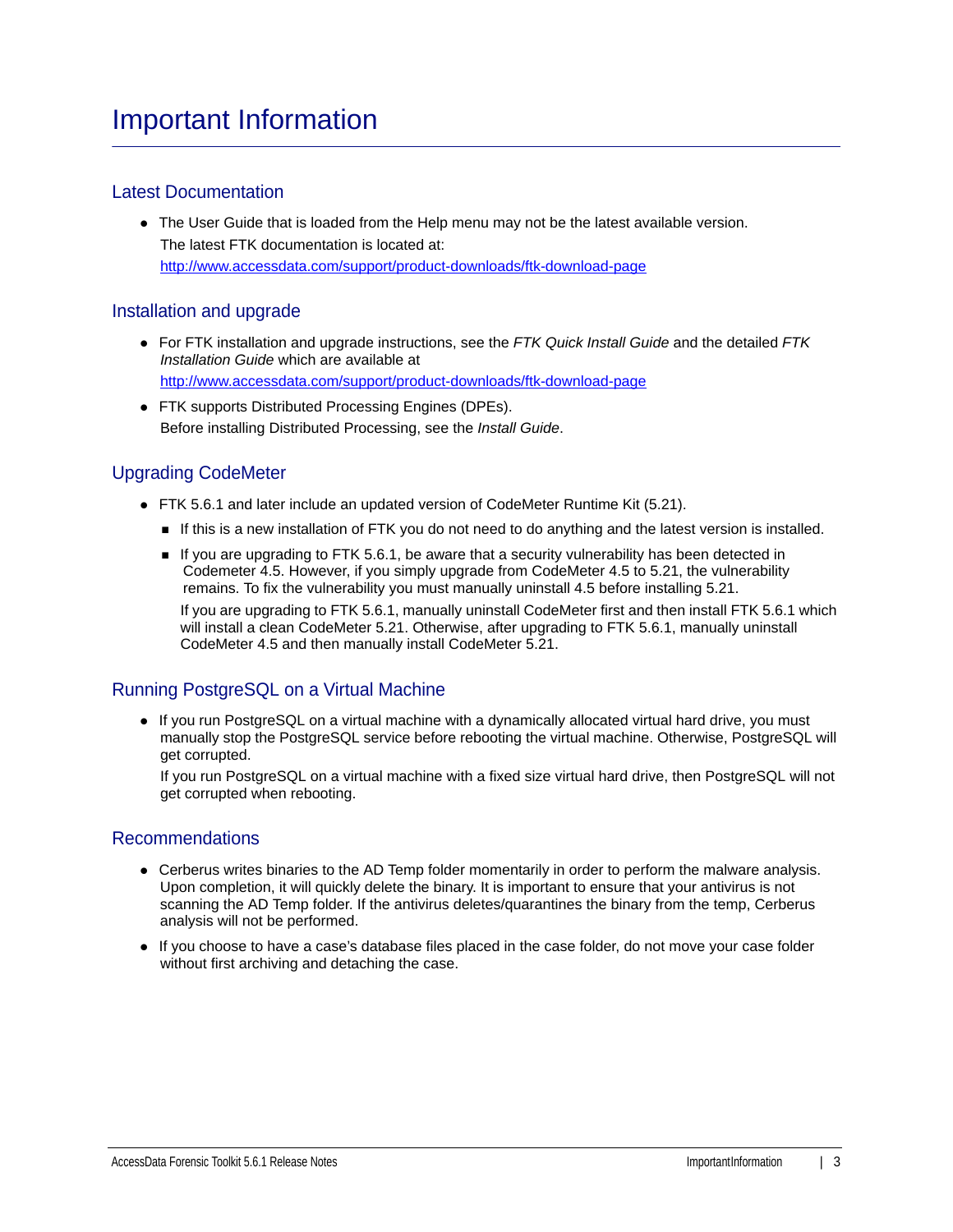## Known Issues in 5.6.1

For a list of known issues for previous 5.x releases, see the following:

- [Known Issues in 5.6 \(page 12\)](#page-11-0)
- [Known Issues in 5.5 \(page 18\)](#page-17-0)
- [Known Issues in 5.4 \(page 24\)](#page-23-0)

The following items are known issues in this release:

## **Processing**

- During processing, if you enable *Expand Compound Files*, and enable the MS Office, OLE and OPC documents option, the processed file counts may be incorrect. (27149)
- Image files may not have a thumbnail created for them if KFF is enable while processing. The job log lists any failures. (26954)

#### **Filters**

When applying a time-based filter, such as having a rule Created Date Is Before 1/1/2008, files may not be filtered correctly. (26649)

### **Decryption**

- When exporting emails with attachments to MSG that were encrypted with Credant, the attachments are not decrypted making them unreadable. (24800)
- An image from Windows 7 with TPM and BitLocker may show as an Unrecognized File System. (27171)

#### KFF

- Running KFF on a Windows 7 32 bit computer may not flag all the files it should. (26896)
- Archiving .HKE data may not save any data. (28007)

### **Search**

On 32-bit computers, when Expanding Terms, the Wordnet dictionary may fail to initialize or function properly. (25233)

## Processed Data Display

After enabling the *IE Recovery* and *IE Web Cache* expansion options and looking at the data, data from IE 11 is contained folders that are named differently (includes a *IE Web Cache* prefix) than data from IE 9 and 10.

### Imager

- AccessData Imager 3.x may fail when detecting an EX01 image. (22929)
- AccessData Imager 3.3 may not recognize all partitions for EnCase 7 E0. (26307)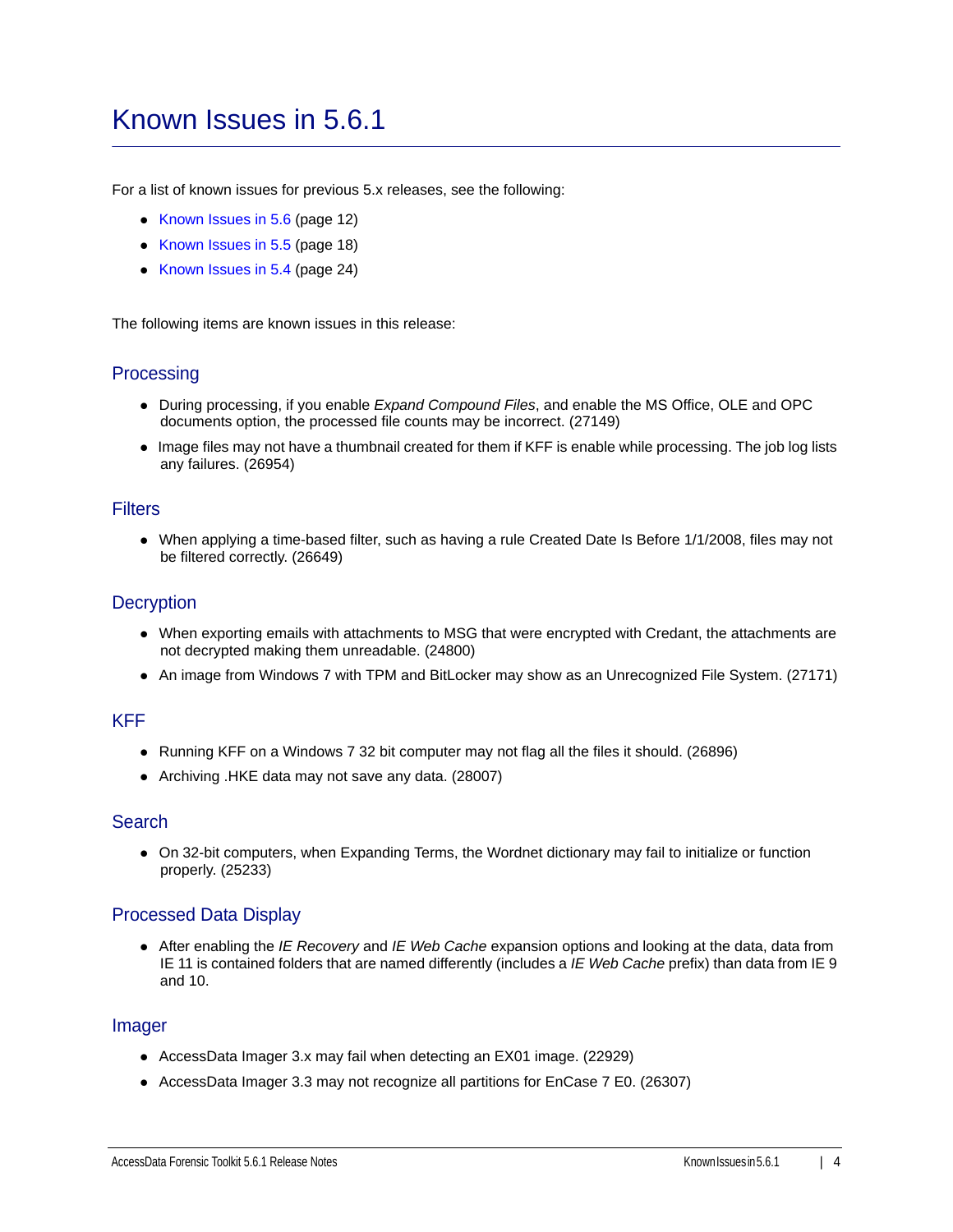## Where to get more information

Use the following documentation resources to learn more about this product. Each document is available in PDF format in the download ISO file. The *User Guide* is also available through the *Help* menu in FTK.

The latest version of each document is available in the *Product Release* pane on the FTK product download page:

http://www.accessdata.com/support/product-downloads/ftk-download-page

| <b>Document</b>                                              | <b>Description</b>                                                                                                                                          |
|--------------------------------------------------------------|-------------------------------------------------------------------------------------------------------------------------------------------------------------|
| Quick Installation Guide                                     | Basic information about how to install and upgrade this and related<br>products.                                                                            |
| <b>FTK</b> Installation Guide                                | Information about how to install and upgrade this and related products.                                                                                     |
| User Guide                                                   | Information about how to use this product, including detailed technical<br>information and instructions for performing tasks.                               |
| Upgrading, Migrating, and Moving<br>Cases                    | Information about upgrading and migrating cases from 4.1 to 4.2, and<br>moving cases from one database to another.                                          |
| <b>Upgrading Cases</b>                                       | Information about upgrading cases from 4.1 to 4.2.                                                                                                          |
| <b>Migrating Archived Cases</b>                              | Information about upgrading or migrating cases that you have archived<br>in a previous release.                                                             |
| <b>KFF Quick Install Guide and KFF</b><br>installation files | For the most current KFF Server and KFF data installation files, as well<br>as the KFF Quick Install Guide, visit the AccessData Product<br>Downloads page: |
|                                                              | http://www.accessdata.com/support/product-downloads                                                                                                         |
|                                                              | Expand the Known File Filter (KFF) section and then the KFF Server<br>section.                                                                              |

## Comments?

We value all feedback from our customers. Please contact us at *support@accessdata.com*, or send documentation issues to *documentation@accessdata.com*.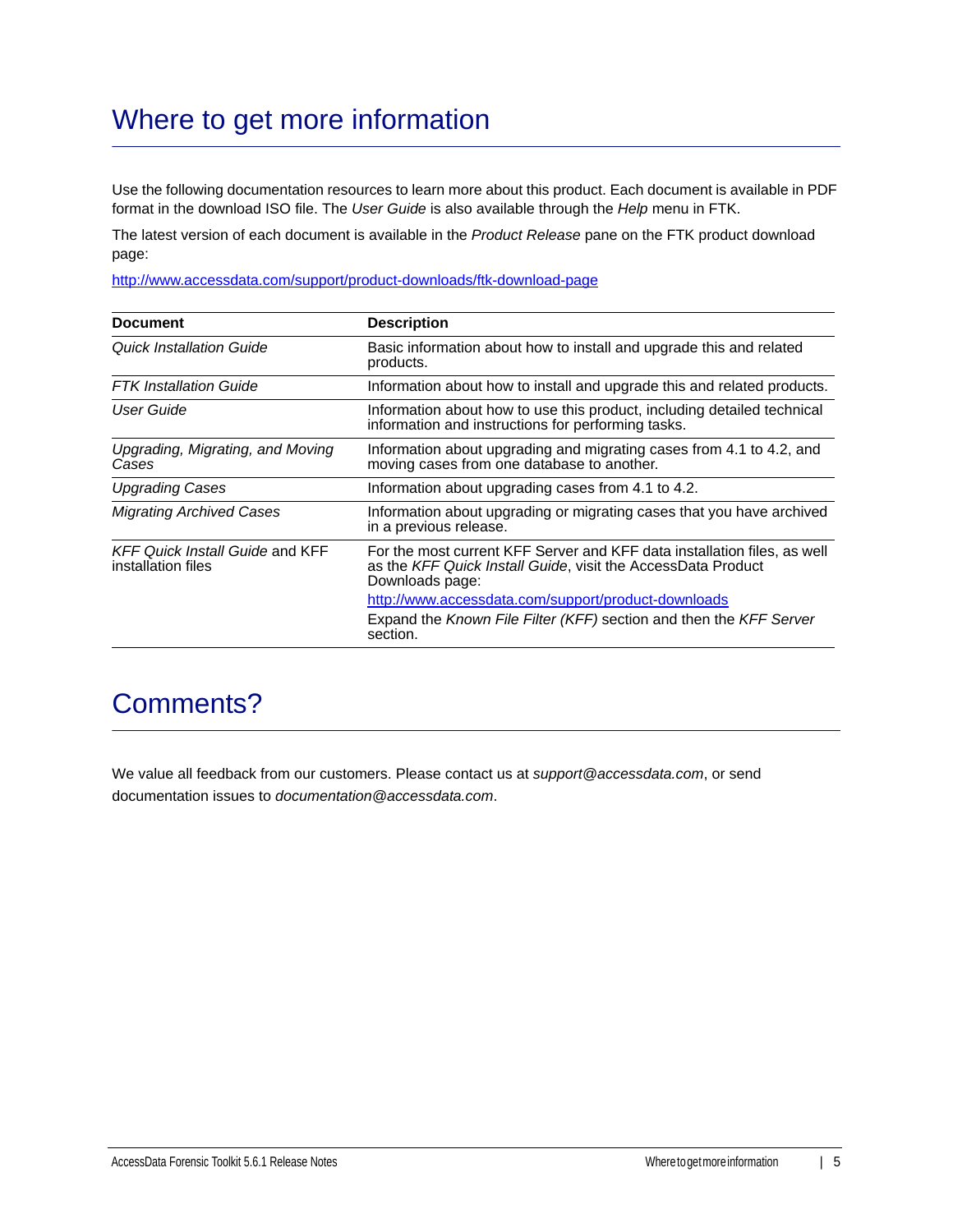# AccessData Forensic Toolkit 5.6 Release Notes

Document Date: 12/08/2014

©2014 AccessData Group, Inc. All rights reserved

## **Introduction**

This document lists the new features, fixed issues, and known issues for Forensic Toolkit® (FTK®) 5.6. All known issues published under previous release notes still apply until they are listed under "Fixed Issues."

## Supported Platforms

For a list of supported platforms for Forensic Toolkit® (FTK®), see the following:

<http://accessdata.com/solutions/digital-forensics/forensic-toolkit-ftk/technical>

**Important:** In future versions of Forensic Toolkit® (FTK®), it will no longer support running on Windows XP.

## <span id="page-5-0"></span>5.6 New and Improved

For information about new features in previous releases, see:

- [5.5 New and Improved \(page 15\)](#page-14-0)
- [5.4 New and Improved \(page 22\)](#page-21-0)

The following items are new and improved for this release:

## **Installation**

There is a simplified FTK installer that makes it easier to install all of the FTK components.

## System Information Tab

There is a new *System Information* tab. This tab lets you view system information that contains detailed information about disk images in an easy to read format. You can view several important pieces of information about the target computer and the users of that computer.

Not all attributes are available for all disk images, however, the possible attributes that you can see are: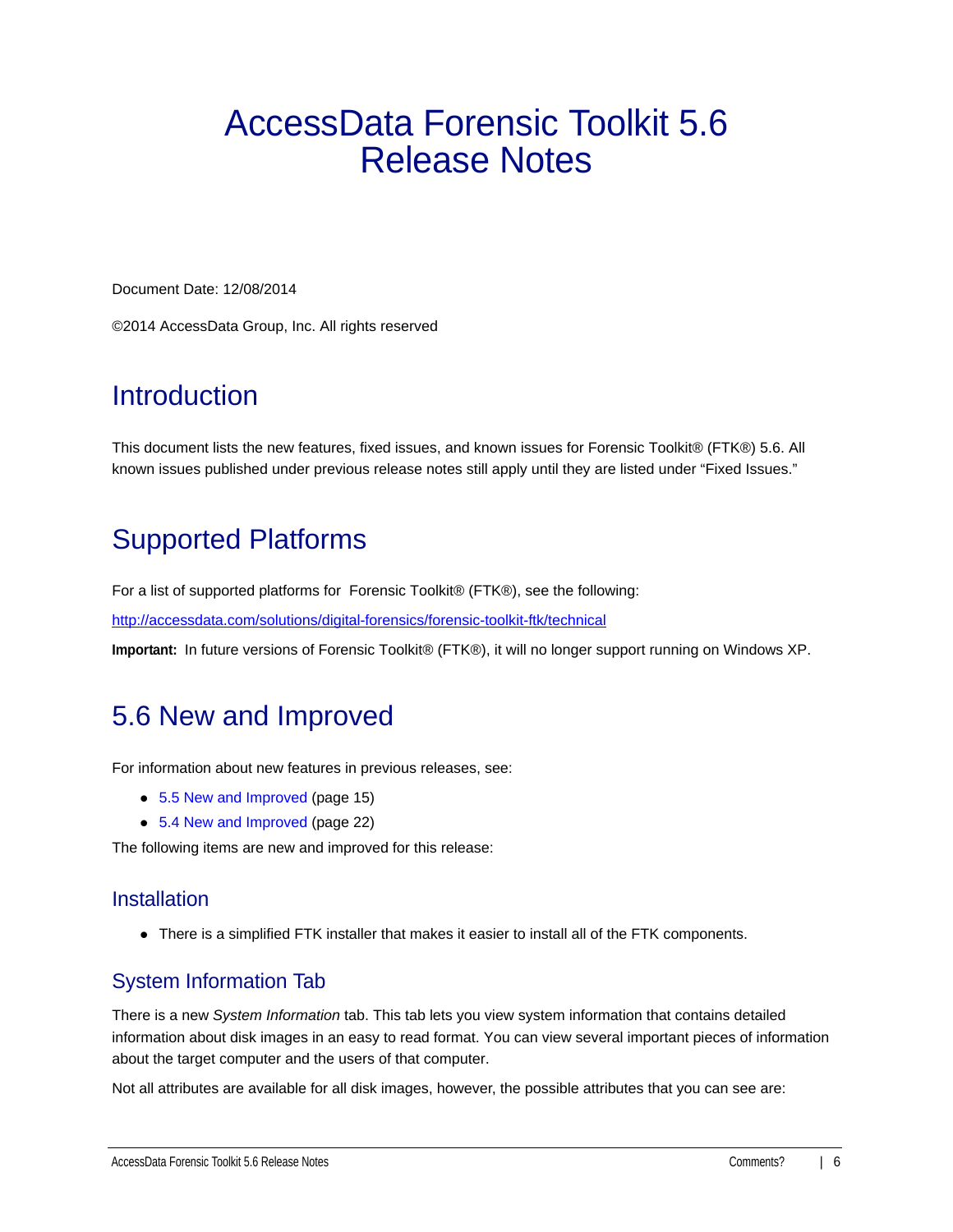- Applications
	- **Prefetch**
	- **User Assist**
	- **n** Installed
- Network Information
	- **Network Shares**
	- Network Connections
	- **Nireless Profiles**
- Owner Information
- **Recent Files** 
	- **E** LNK
	- **NT User**
	- Shortcuts
- SAM Users
- USB Devices

## **Processing**

• Entity Extraction

There are new *Entity Extraction* processing options that identify and extract specific types of data in your evidence. You can process and view each of the following types of entity data:

- Credit Card Numbers
- Phone Numbers
- Social Security Numbers

In the *Examiner*, under the *Document Content* node in the *Overview* tab, you can view the extracted data.

Exchange 2013 Support

You can now collect and process data from Exchange 2013 .

New *Enable Standard Viewer* processing option

There is a new processing option called *Enable Standard Viewer*, which is intended for functionality when viewing data in *Resolution1 eDiscovery* or *Summation*. This option does the following:

During processing, for document files (such as .TXT, .DOC, .PPT, .MSG, and so forth), a file is created in SWF format that you can annotate and redact.

This is done for files that are 1 MB or larger. For smaller files, they are generated on-the-fly when you select them in *Review*.

The new files are saved in the case folder as .DAT files in SWF format.

When opening *Review* in *Resolution1 eDiscovery* or *Summation*, the default viewer is the *Standard Viewer*.

When the *Standard Viewer* is used, the converted SWF file is displayed rather than the original native file. This enables you to work on a file, such as doing redactions, without having to manually create the SWF file first.

**Note:** This option is disabled by default, and when enabled, slows processing speeds.

#### *Create HTML for Email* processing option

The *Create HTML for Email* option has been removed from the *Lab/eDiscovery Options* evidence processing page.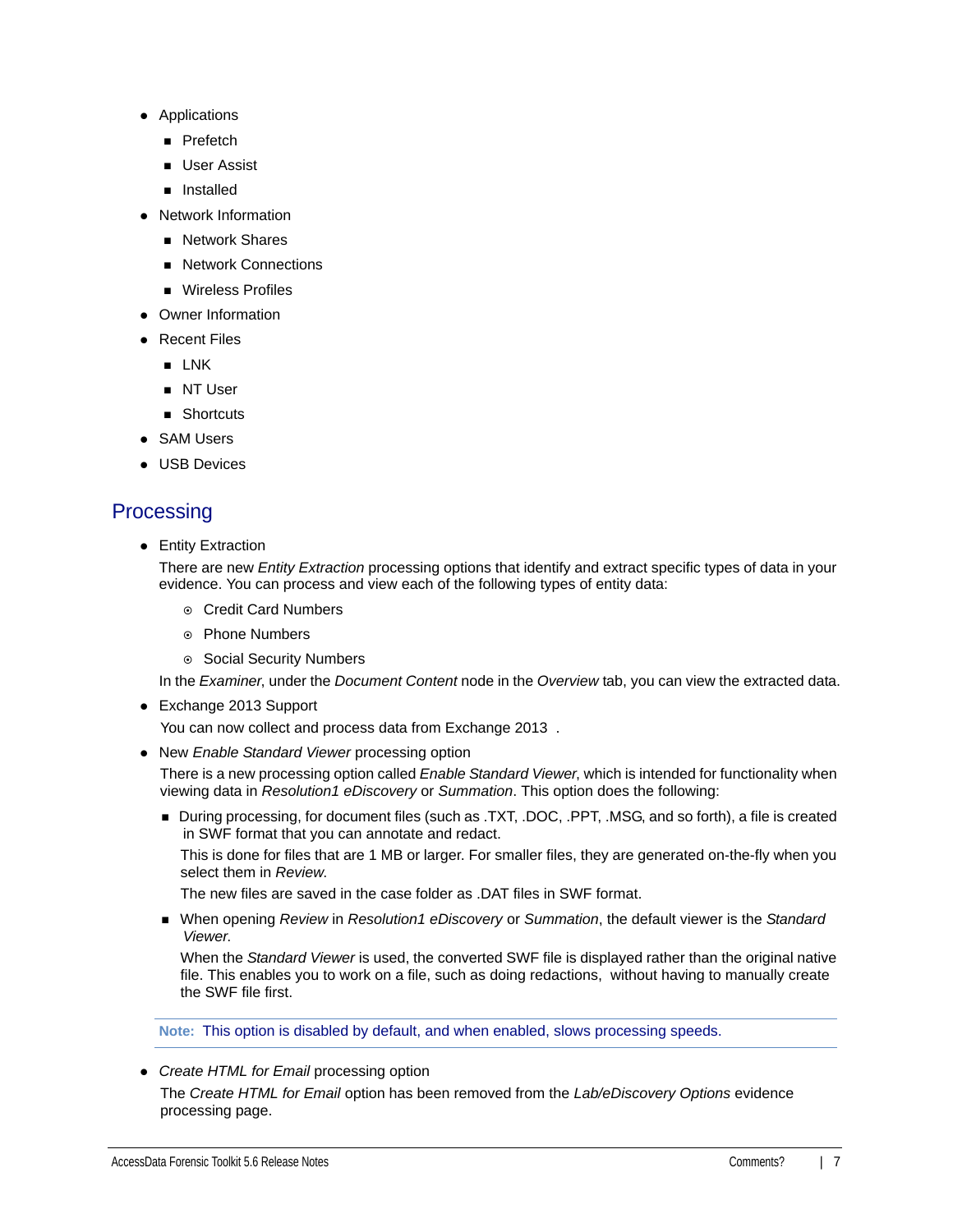## KFF

The KFF feature has a new architecture and has the following enhancements:

- KFF Server includes an enhanced lookup service
- Supports importing billions of hash sets
- Faster performance
- Simpler implementation by using only KFF Groups and Sets (KFF Libraries and Templates are no longer used)
- Enhanced import functionality
- You can create an archive of all KFF data on one server for backup or sharing across multiple servers.
- New utility for migrating legacy KFF data to the new architecture.

KFF Notes:

- The same import and export formats from previous versions of KFF are supported.
- The method of installing NSRL, NDIC, and DHS data has been updated.
- NSRL updates for the legacy KFF format will end in the 2nd quarter of 2015. From that time, NSRL updates will only be provided in the new format.
- Geolocation uses the new KFF Server to process the location data for Geolocation maps and there are new installation files for Geolocation data.

## **Decryption**

Credant version 7.7 is now supported in both online and offline key bundle modes.

## Volume Shadow Copy

• Support for encrypted drives to detect and find restore points with Volume Shadow Copy has been added.

## **Bookmarks**

- The following Improvements have been made in the usability of the Bookmarks HTML editor:
	- New descriptive icons and tool tips
	- A new color picker for text and background colors

## Search

• Search results are displayed faster.

## Case Management

If you have a licence for Summation or Resolution1, when you back up a case, you can also select to backup the Summation or Resolution1 application database.

## IPv6 Support

The AD Enterprise Management Server and the Enterprise agents now support IPv6.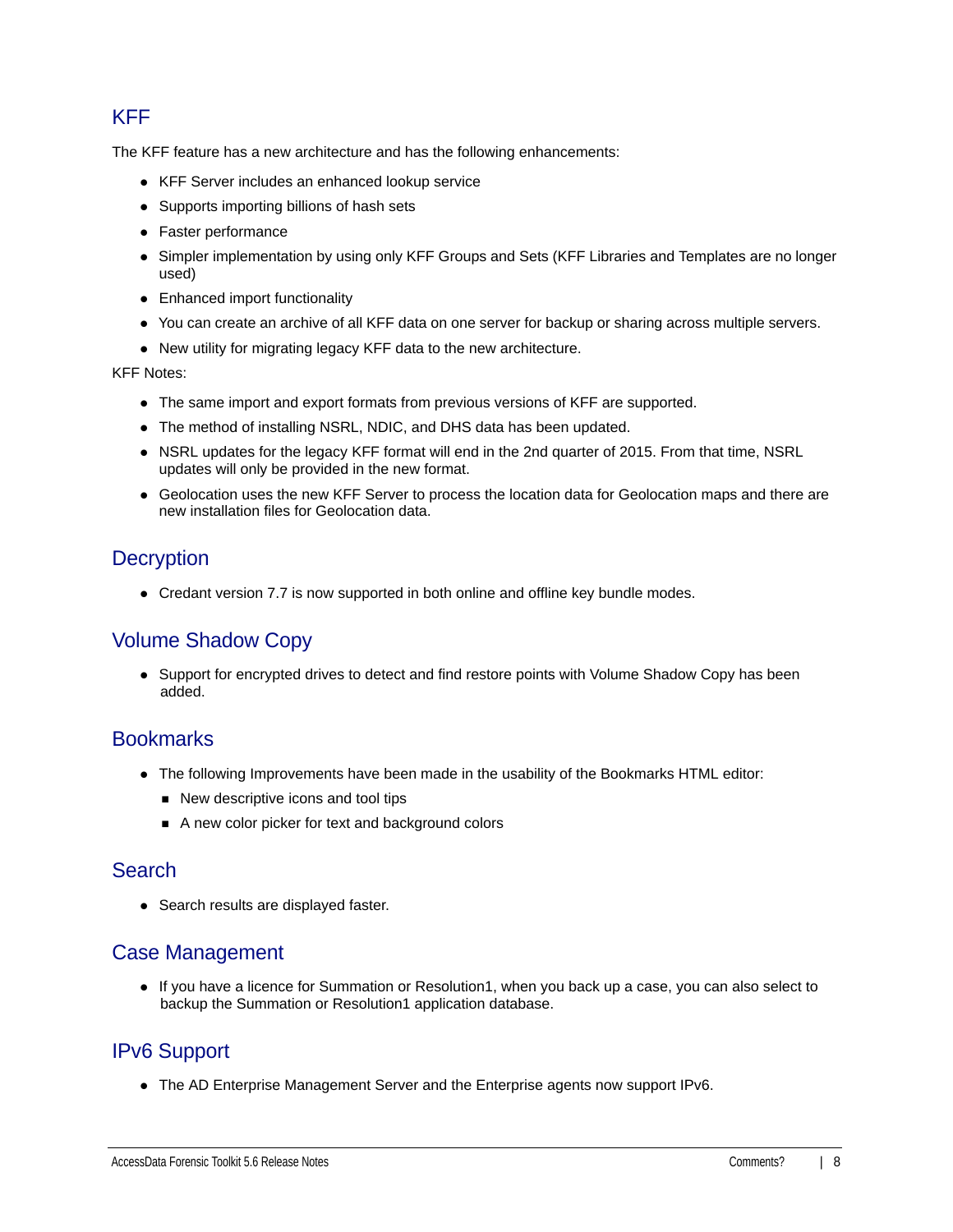## Agent

McAfee ePO packages are no longer supported.

## <span id="page-8-0"></span>Fixed Issues in 5.6

For information about fixed issues for previous releases, see the following:

- [Fixed Issues in 5.5 \(page 17\)](#page-16-0)
- [Fixed Issues in 5.4 \(page 23\)](#page-22-0)

The following issues have been fixed in this release:

### Administration

- When you create a new user with the Application Administration role, you are prompted to create a password reset file. (11311)
- When using Copy Previous Case, all files and folders are properly copied. (20585)
- When installing the Processing Engine in Windows 8.1, if the logged in user name has a space in it, the installer no longer fails. (21399, 21894)

### **Processing**

- When processing data from a FileVault2 image, the *Discovered Items* count is now correct. (14530)
- When processing data from a FileVault2 image, JPG images are now processed correctly. (14488)
- You no longer get the error "No restore points were detected on the given source" when configuring the processing options for a PGP image and clicking the *Choose Restore Points* button. (13480)
- When expanding PST and OST files, emails are expanded properly. (20568)
- When processing with Restore Points" enabled, processing no longer hangs. (11899)
- When processing with the Meta Carve enabled, items are carved properly. (16316)

### **Bookmarks**

- After playing a media file from a bookmark, such a video, and then selecting a different bookmark or file in another tab, the media playback is now stopped. (15664, 16992)
- Selections added to a bookmark from an Index search are now being selected properly in the Bookmark tab. (14713)
- Bookmark comments using HTML formatting now display correctly in Timeline Reports. (16854)
- File comments are saved correctly in bookmarks. (13266)
- The option to bookmark selected text works properly. (13959)

#### **Columns**

- The following new Filename columns have been added:
	- *Filename Access Date*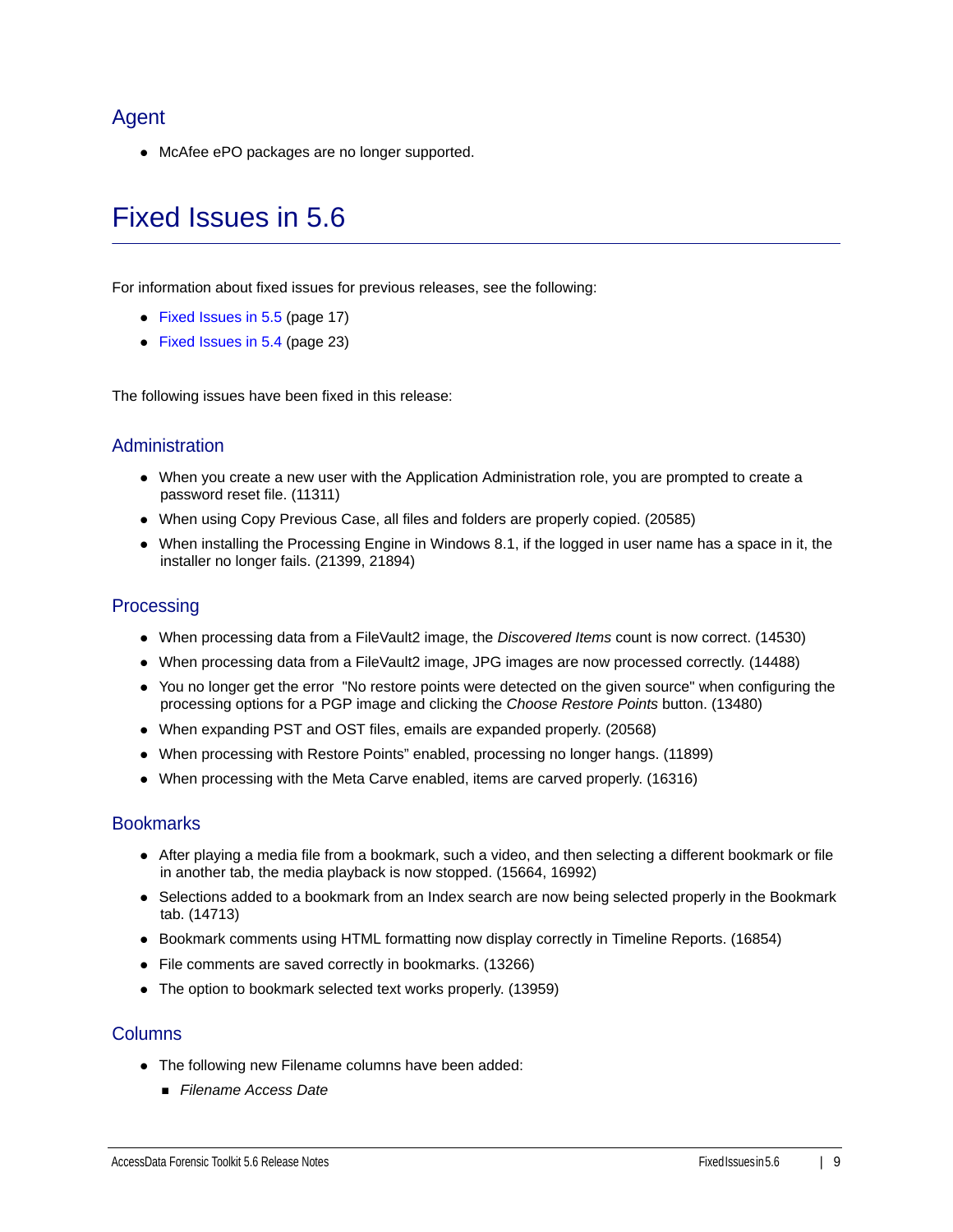- *Filename Create Date*
- *Filename MFT Change Date*
- *Filename Modify Date*
- In the *Manage Columns* dialog, many column short names have been updated. (23361)

#### Import

• Importing a file that is in use by another program no longer causes a fatal error. (14371)

### **Export**

- When exporting File List Info, the local time is now kept as well as the UTC time. (21109)
- When exporting File List Info, the Deleted column is no longer blank. (23253)

#### **Indexing**

The *Indexed* filter no longer displays data that was not actually indexed during processing. (13383)

### **Search**

- Selecting files in an Index Search no longer causes the program to stop responding. (13031)
- After deleting an expanded search, and re-searching for the same term, the search performs correctly and the application doesn't hang. (16783)
- Using the arrow keys to expand and navigate through the *Results* pane no longer causes the application to stop responding. (16791)

## Evidence Explorer

Attempting to view a file from an *Index Search* no longer displays an error and now views the file in the *Natural View*. (14566)

#### **Geolocation**

- Filtering *Latitude* & *Longitude* columns in *File List* now works correctly. (17531)
- Geotagged *Latitude* & *Longitude* columns in *File List* are populated correctly when the KFF server is not installed. (17368)

## **Decryption**

- Word 97 files are now decrypted correctly. (3450)
- When processing a FileVault 2 image, you are now prompted for credentials. (14699)

### Visualization

PST and OST files properly appear in the Timeline view. (18865)

#### **Other**

- Filename filters now properly filter files with Chinese characters in the name. (18682)
- When working with time-based filters, the case time zone is used for date and times offsets. (23894)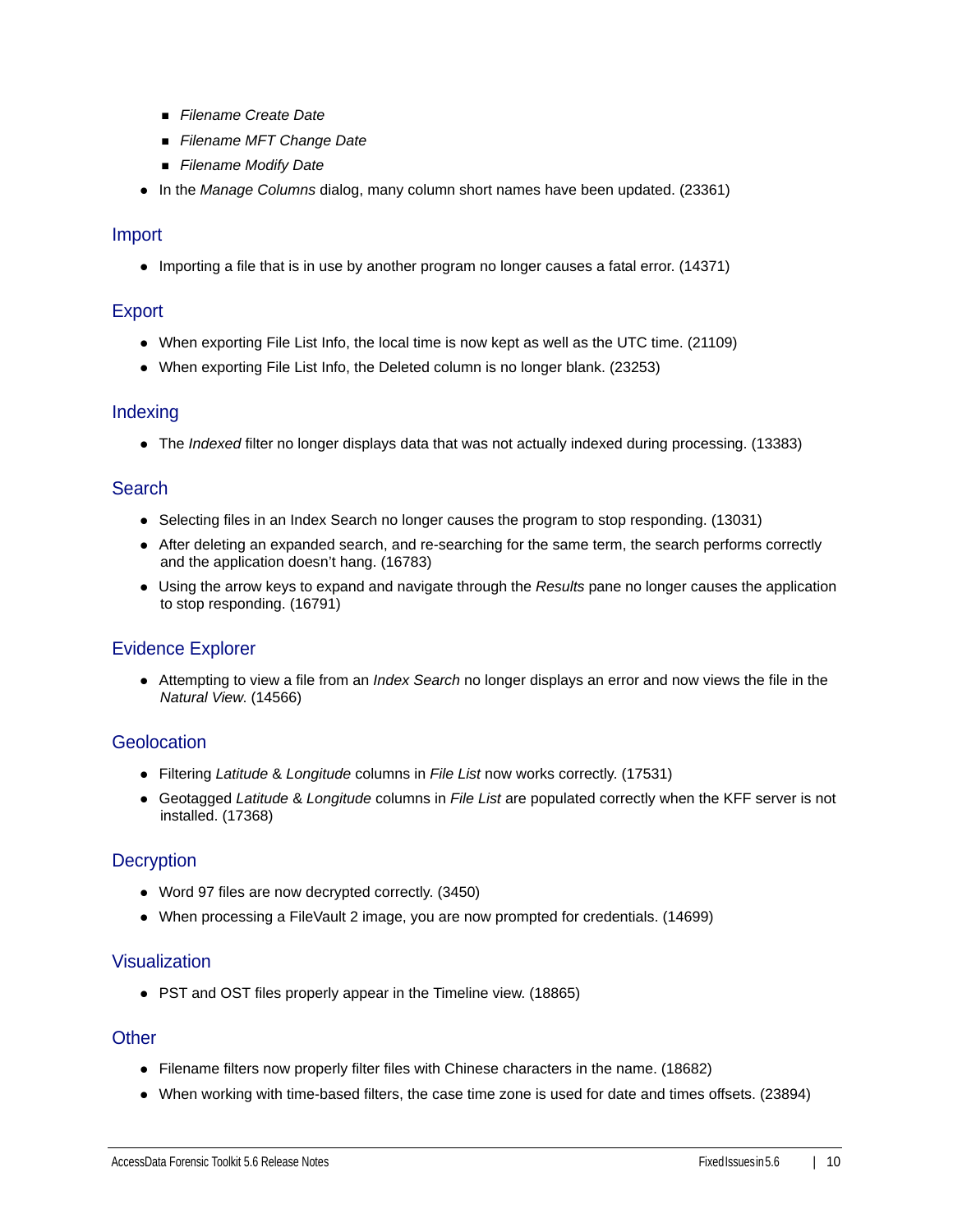When selecting time-based filters, the application does not crash. (22892)

## **Cerberus**

• Processing no longer fails when enabling Cerberus. (10313)

## Important Information

## Latest Documentation

• The User Guide that is loaded from the Help menu may not be the latest available version. The latest FTK documentation is located at: http://www.accessdata.com/support/product-downloads/ftk-download-page

## Installation and upgrade

- For FTK installation and upgrade instructions, see the *FTK Quick Install Guide* and the detailed *FTK Installation Guide* which are available at http://www.accessdata.com/support/product-downloads/ftk-download-page
- FTK supports Distributed Processing Engines (DPEs). Before installing Distributed Processing, see the *Install Guide*.

## Running PostgreSQL on a Virtual Machine

• If you run PostgreSQL on a virtual machine with a dynamically allocated virtual hard drive, you must manually stop the PostgreSQL service before rebooting the virtual machine. Otherwise, PostgreSQL will get corrupted.

If you run PostgreSQL on a virtual machine with a fixed size virtual hard drive, then PostgreSQL will not get corrupted when rebooting.

## Recommendations

- Cerberus writes binaries to the AD Temp folder momentarily in order to perform the malware analysis. Upon completion, it will quickly delete the binary. It is important to ensure that your antivirus is not scanning the AD Temp folder. If the antivirus deletes/quarantines the binary from the temp, Cerberus analysis will not be performed.
- If you choose to have a case's database files placed in the case folder, do not move your case folder without first archiving and detaching the case.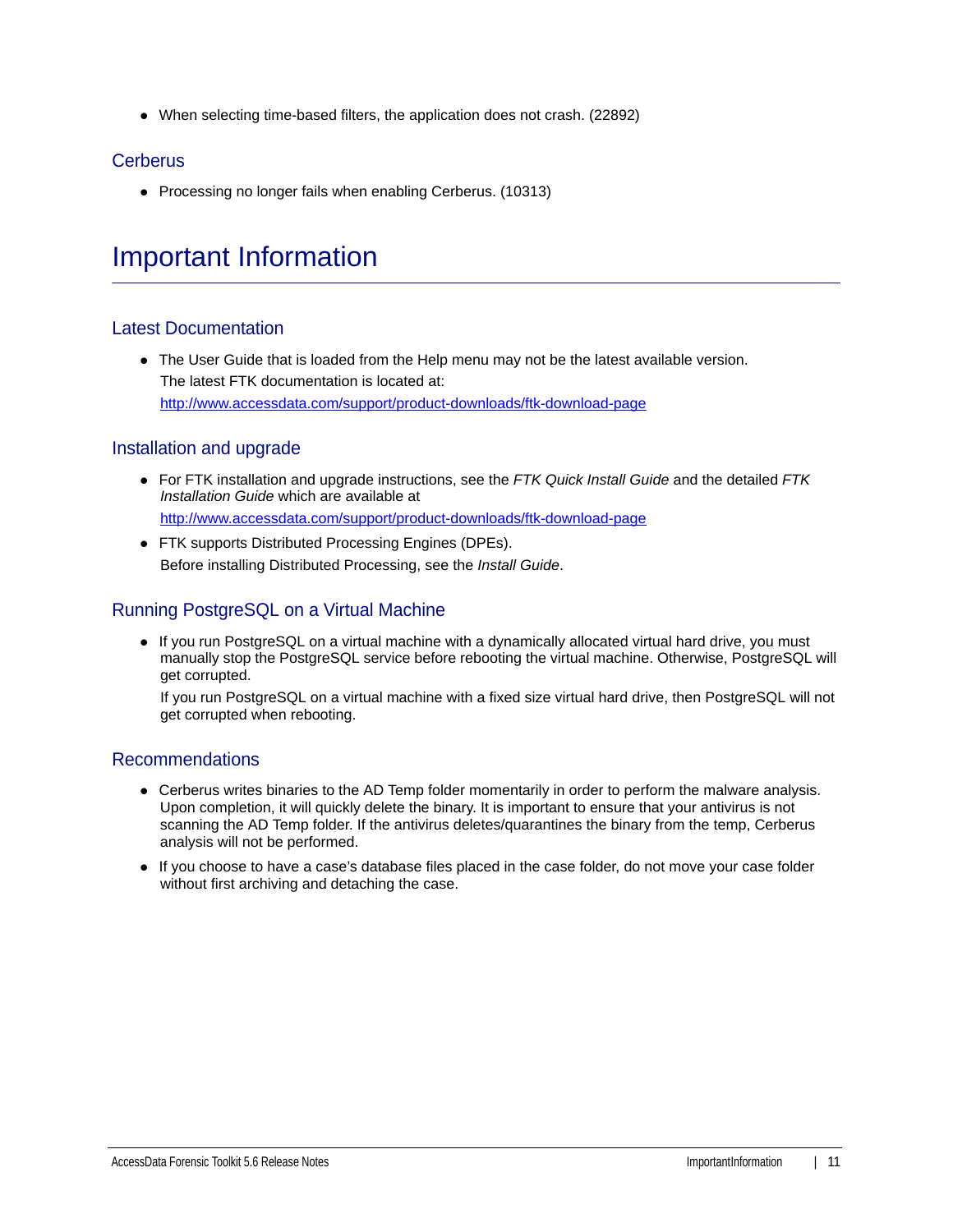## <span id="page-11-0"></span>Known Issues in 5.6

For a list of known issues for previous 5.x releases, see the following:

- [Known Issues in 5.5 \(page 18\)](#page-17-0)
- [Known Issues in 5.4 \(page 24\)](#page-23-0)

The following items are known issues in this release:

#### **Filters**

If you create a filters using the "TO" email field, it does not return any results if the Operators is set to "Is". (13489)

#### **Decryption**

• PGP decrypted partitions are not decrypted properly and return an "Unrecognized file System" error. (14069)

### OCR

• Chinese characters may not be indexed correctly when performing OCR. (18753)

#### **Search**

On 32-bit computers, you may get an Out of Memory error when viewing index search results. (17764, 18623)

#### Entity Extraction

• Some phone number formatting does not generate entity nodes with the whole 10 digit number. (21517)

## Compatibility with Summation and Resolution1

- Case created in FTK that have been Archive and Detached and then Attached in FTK won't be displayed or accessible in Resolution1 or Summation. The FTK Archive feature doesn't save the App DB information that Resolution1 and Summation requires. Please use the Backup/Restore feature instead. (22221)
- If you create a project in Resolution1 or Summation, then open it in FTK, delete an evidence item, then go back to Resolution1 or Summation, the evidence is still included in the Project's evidence list. However, when you view the project in Review, the deleted evidence is not displayed. (22012)
- When using the *Enable the Standard Viewer* processing option, the following files cannot be converted to SWF and the processing report reports errors: unallocated space, restore files, config files, and .DAT files. (21975)
- When sharing the same database with Resolution1 or Summation, you may not be able to delete a case using FTK, but can using Resolution1 or Summation. (20971)
- When you add Data Sources in Resolution1 or Summation, they displayed as Evidence Groups in FTK cases. However, Data Sources are not project specific, so in FTK, all Data Sources are shown in a single FTK case. (23426)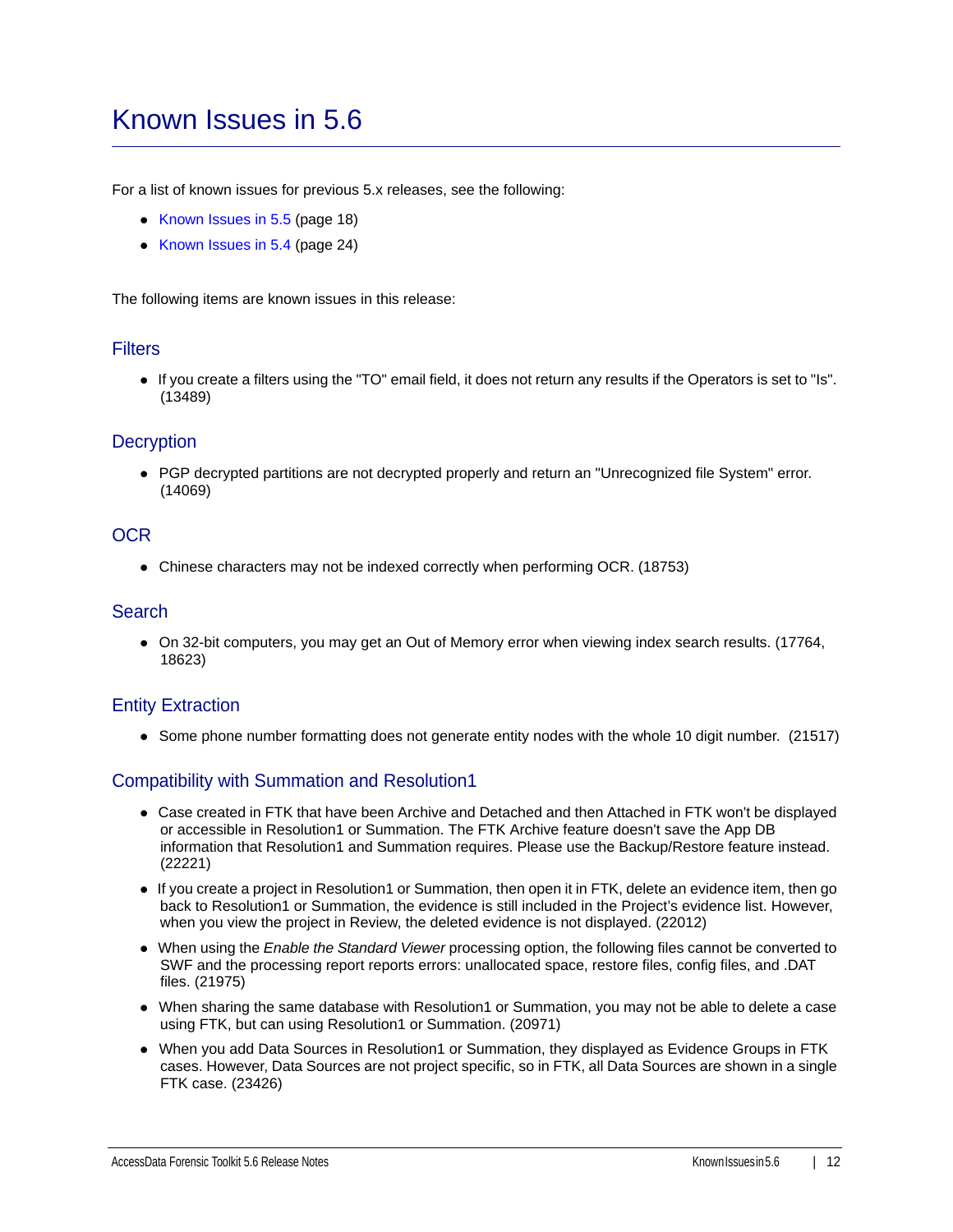## **Other**

- You cannot have two different CodeMeter dongles at the same time. Either remove one dongle or combine all licenses on one dongle. (12043)
- Recovered deleted files with Chinese characters may have garbage characters. (23741)
- .INK files that have Russian characters report "Invalid Shortcut File". (23447)

## Where to get more information

Use the following documentation resources to learn more about this product. Each document is available in PDF format in the download ISO file. The *User Guide* is also available through the *Help* menu in FTK.

The latest version of each document is available in the *Product Release* pane on the FTK product download page:

http://www.accessdata.com/support/product-downloads/ftk-download-page

| <b>Document</b>                                              | <b>Description</b>                                                                                                                                          |
|--------------------------------------------------------------|-------------------------------------------------------------------------------------------------------------------------------------------------------------|
| Quick Installation Guide                                     | Basic information about how to install and upgrade this and related<br>products.                                                                            |
| <b>FTK Installation Guide</b>                                | Information about how to install and upgrade this and related products.                                                                                     |
| User Guide                                                   | Information about how to use this product, including detailed technical<br>information and instructions for performing tasks.                               |
| Upgrading, Migrating, and Moving<br>Cases                    | Information about upgrading and migrating cases from 4.1 to 4.2, and<br>moving cases from one database to another.                                          |
| <b>Upgrading Cases</b>                                       | Information about upgrading cases from 4.1 to 4.2.                                                                                                          |
| <b>Migrating Archived Cases</b>                              | Information about upgrading or migrating cases that you have archived<br>in a previous release.                                                             |
| <b>KFF Quick Install Guide and KFF</b><br>installation files | For the most current KFF Server and KFF data installation files, as well<br>as the KFF Quick Install Guide, visit the AccessData Product<br>Downloads page: |
|                                                              | http://www.accessdata.com/support/product-downloads                                                                                                         |
|                                                              | Expand the Known File Filter (KFF) section and then the KFF Server<br>section.                                                                              |

## Comments?

We value all feedback from our customers. Please contact us at *support@accessdata.com*, or send documentation issues to *documentation@accessdata.com*.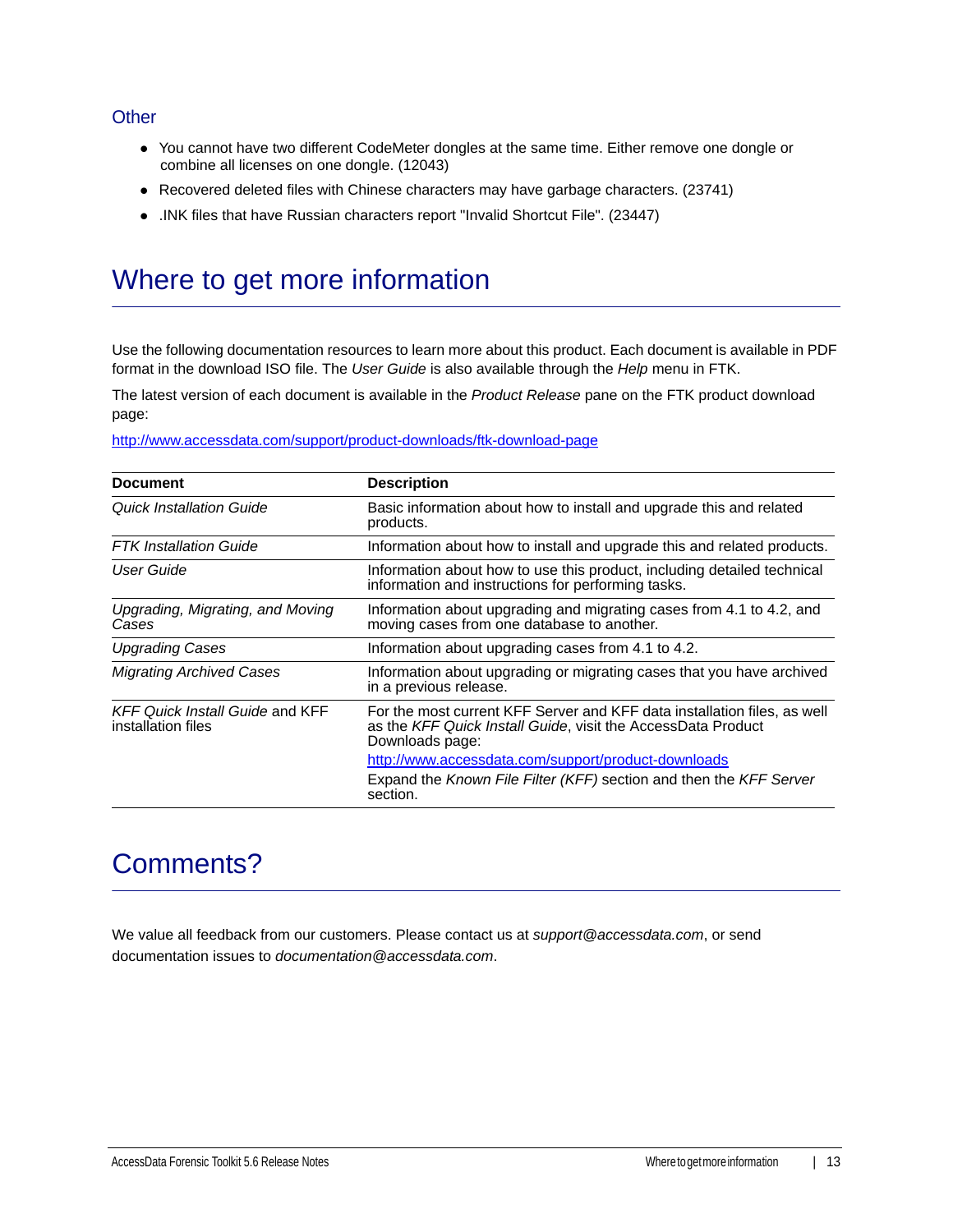# AccessData Forensic Toolkit 5.5 Release Notes

Document Date: 8/20/2014

©2014 AccessData Group, Inc. All rights reserved

## **Introduction**

This document lists the new features, fixed issues, and known issues for Forensic Toolkit® (FTK®) 5.5. All known issues published under previous release notes still apply until they are listed under "Fixed Issues."

## Important Information

## Latest Documentation

The latest FTK documentation is located at: http://www.accessdata.com/support/product-downloads/ftk-download-page

## Installation and upgrade

- For FTK installation and upgrade instructions, see the *FTK Quick Install Guide* and the detailed *FTK Installation Guide* which are available at http://www.accessdata.com/support/product-downloads/ftk-download-page
- FTK supports Distributed Processing Engines (DPEs).
- Before installing Distributed Processing, see the *Install Guide*.

## Known File Filter

For information on installing and configuring KFF, see the *KFF Install Guide*, or go to: <http://www.accessdata.com/support/product-downloads>> *Known File Filter (KFF)*.

## Recommendations

- Cerberus writes binaries to the AD Temp folder momentarily in order to perform the malware analysis. Upon completion, it will quickly delete the binary. It is important to ensure that your antivirus is not scanning the AD Temp folder. If the antivirus deletes/quarantines the binary from the temp, Cerberus analysis will not be performed.
- If you choose to have a case's database files placed in the case folder, do not move your case folder without first archiving and detaching the case.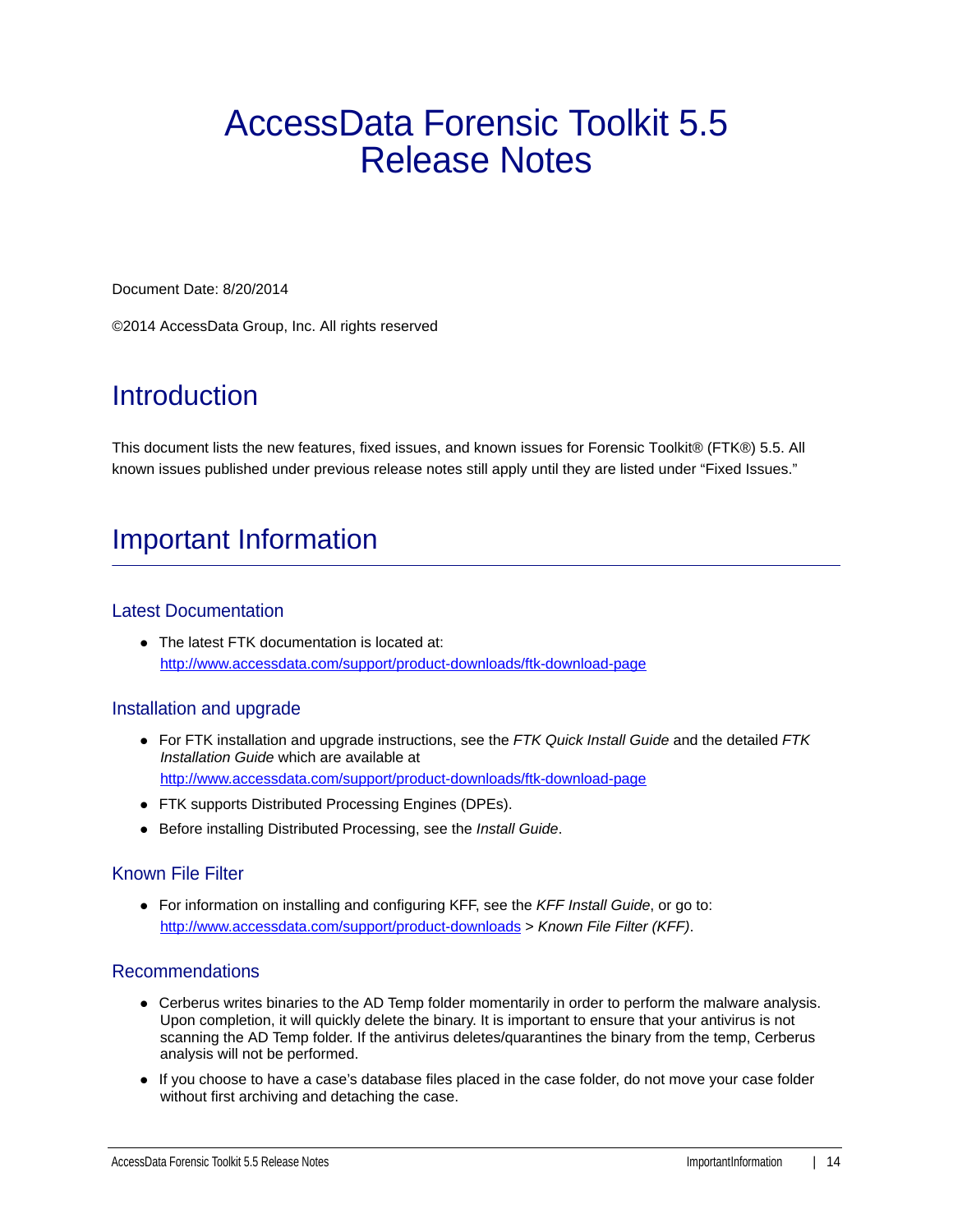## <span id="page-14-0"></span>5.5 New and Improved

For information about new features in previous releases, see:

[5.4 New and Improved \(page 22\)](#page-21-0)

The following items are new and improved for this release:

### **Bookmarks**

Bookmarks have been enhanced to improve their productivity and usefulness. With the new, enhanced bookmarks, you can:

- Set a bookmark for a video thumbnail. This feature allows you to:
	- Easily create a bookmark for a selection within a video.
	- Adjust the beginning and end of the video selection.
	- Generate a report that contains the actual video clip section that you bookmark.
- Create, edit, and display Bookmark comments in HTML format.
- Create empty bookmarks. You can create an empty bookmark as a placeholder and then add more information at a later time.

#### Mozilla Firefox

Enhanced Mozilla Firefox support. Features include the following:

- Two new processing options allow you to expand Mozilla Firefox cache and FireFox SQLite files into individual records.
- Mozilla Firefox Internet Artifacts are organized in the *Overview* and *Internet/Chat* tabs.
- Supported artifacts are Bookmarks, Browser History, Cookies, Downloads, Form History, Login Data, Keywords, and Favorites.
- Web pages are reconstructed from the Mozilla Firefox cache and history. When there is not enough data collected to reconstruct the web page, information about the history displays in place of the reconstructed web page.

## **Graphics**

New support for extracting Windows 8/8.1 thumbcache files.

#### **Review**

You can now create video thumbnails while viewing videos in the *File Content Viewer*.

## KFF

You can now use the right-click menu to close groups that were imported into KFF.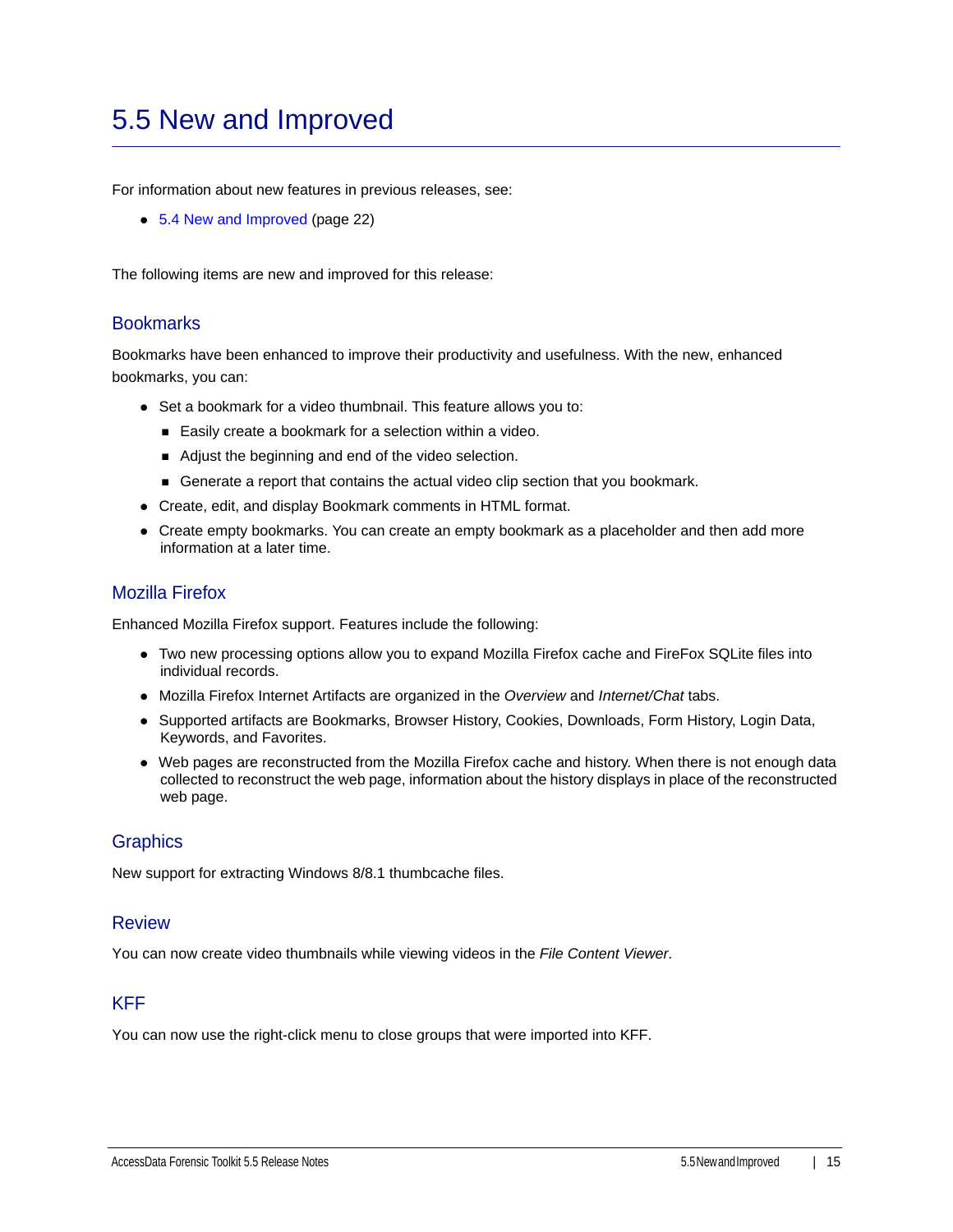## Document Content Analysis

The new Document Content Analysis feature analyzes and then organizes documents into "clusters" for quicker review. Clusters display as groups in the Evidence Explorer and are called *Cluster Topic Containers*. Each *Cluster Topic Container* holds a set of documents that have similar keywords and topics. Documents analyzed include Word documents, text documents, and PDFs.

## Language Localization

The program is now available in the following additional languages:

- Portuguese
- Spanish
- Korean
- Chinese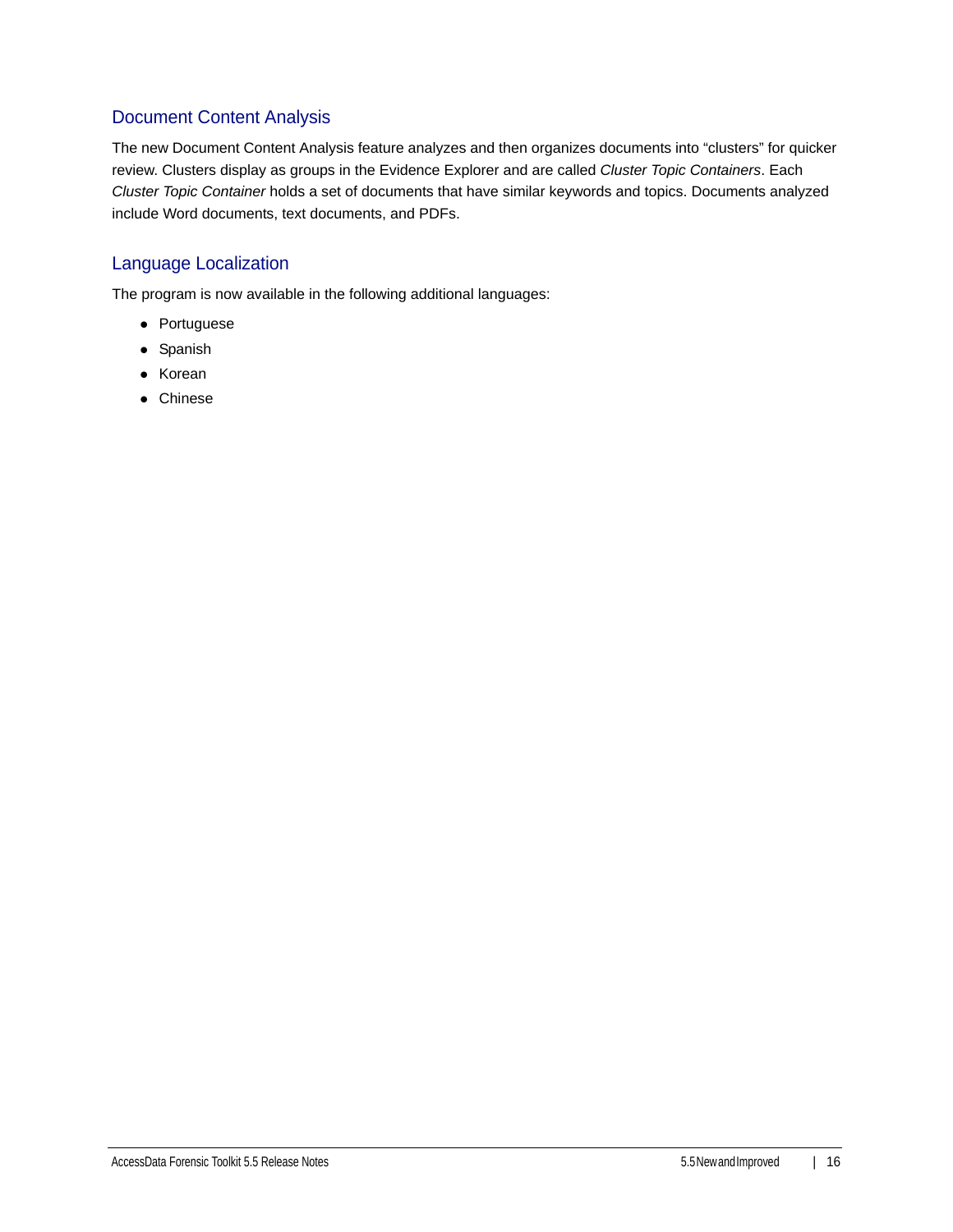## <span id="page-16-0"></span>Fixed Issues in 5.5

For information about fixed issues for previous releases, see the following:

[Fixed Issues in 5.4 \(page 23\)](#page-22-0)

The following issues have been fixed in this release:

#### **Bookmarks**

- Manual Timeline Comments no longer become inactive when changing Column Setting. (13084)
- After making changes to Timeline Bookmark Comments, the **Save Changes** button is now activated. (13172)
- After editing a saved bookmark comment, not saving the changes no longer deletes the entire bookmark comment. (15193)
- The *Save* dialog only appears once when clicking **No** after switching tabs within the bookmark. (15196)
- The **OK** button is now disabled until the Bookmark's required fields are completed. (15348)

#### Evidence Explorer

Viewing certain Internet history entries no longer cause the application to close. (15367)

### **Search**

The *Limits Search Hits* dialog now shows the correct number of default hits to display in the **Hits to Display > First** field. (14559)

### KFF

- Sorting by the source column in KFF no longer causes FTK to stop responding. (13109)
- After choosing groups in a KFF template, the **Save** button is now activated. (14687)

#### **Decryption**

- Drives encrypted with FileVault 2 are now properly detected. (13354)
- All versions of Lotus Notes NSF files are now properly decrypted. (13746)
- All Word 2000 files now decrypt and display correctly. (15970)

## **Cerberus**

Cerberus Stage 2 analysis now executes correctly when the threshold is configured to identify files with a Cerberus score that fits that criteria. (9207)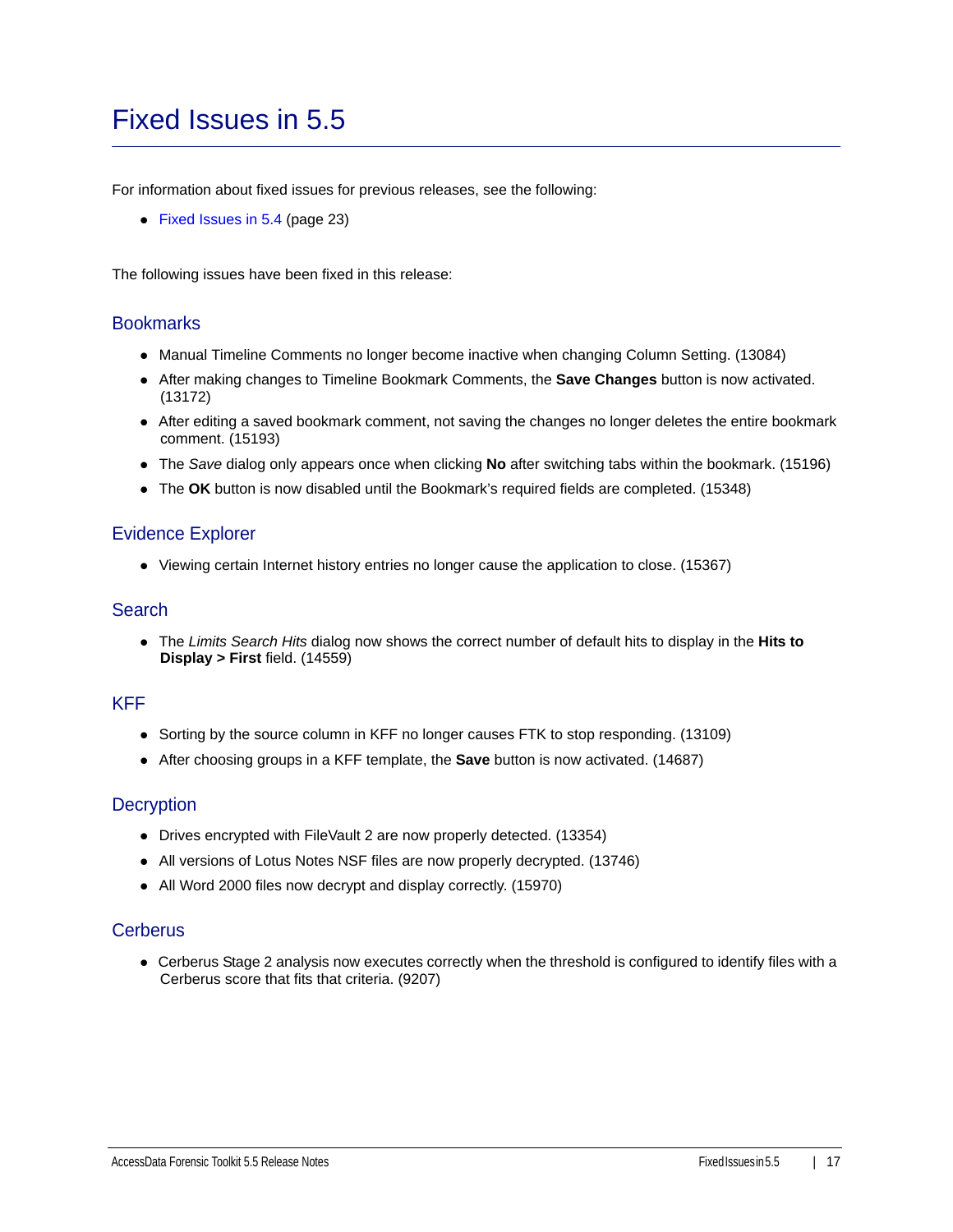## <span id="page-17-0"></span>Known Issues in 5.5

For a list of known issues for previous 5.x releases, see the following:

• [Known Issues in 5.4 \(page 24\)](#page-23-0)

The following items are known issues in this release:

## Copy Case

- You cannot use Copy Previous Case from version 4.1 (Oracle Only) to version 5.5. (16829)
- When copying a case from a previous version of the application (Copy Previous Case) that was created with multiple users, the Copy Case process may, in certain situations, fail after assigning those users to the latest version. (12522)

#### **Bookmarks**

- Bookmark comments using HTML formatting do not display correctly in Timeline Reports. (16854)
- Deselecting a comment field in a *Timeline Bookmark* does not activate the **Save Changes** button. (16874)
- **Bookmark and File Comments are removed when generating a report from the Bookmark tab.** 
	- **Workaround:** Save your bookmark (**Save Changes**) before generating a report from the *Bookmark* tab. (15770)
- Bookmarking an index hit does not highlight the correct selection in the bookmark when processed with KFF. (15672)
- After bookmarking an attachment and choosing to include the Parent Email, when creating the report, the Parent Email will not display in the report or link the attachment. (13972)

## Evidence Explorer

- BMP files extracted from Windows 8.1 Thumbcache files are not displaying in the *Natural View*. (14328)
- Attempting to view a file from an *Index Search* displays an error but does not view the file in the *Natural View*. (14566)

#### Search

Using the arrow keys to expand and navigate through the *Results* pane may cause the application to stop responding. (16791)

## Document Content Analysis

The *Analysis Method* feature in the *Document Content Analysis Options* dialog does not function and is scheduled to be removed in the next release. (17577)

### **Other**

At times, working in large cases may cause the application to stop responding. (14392)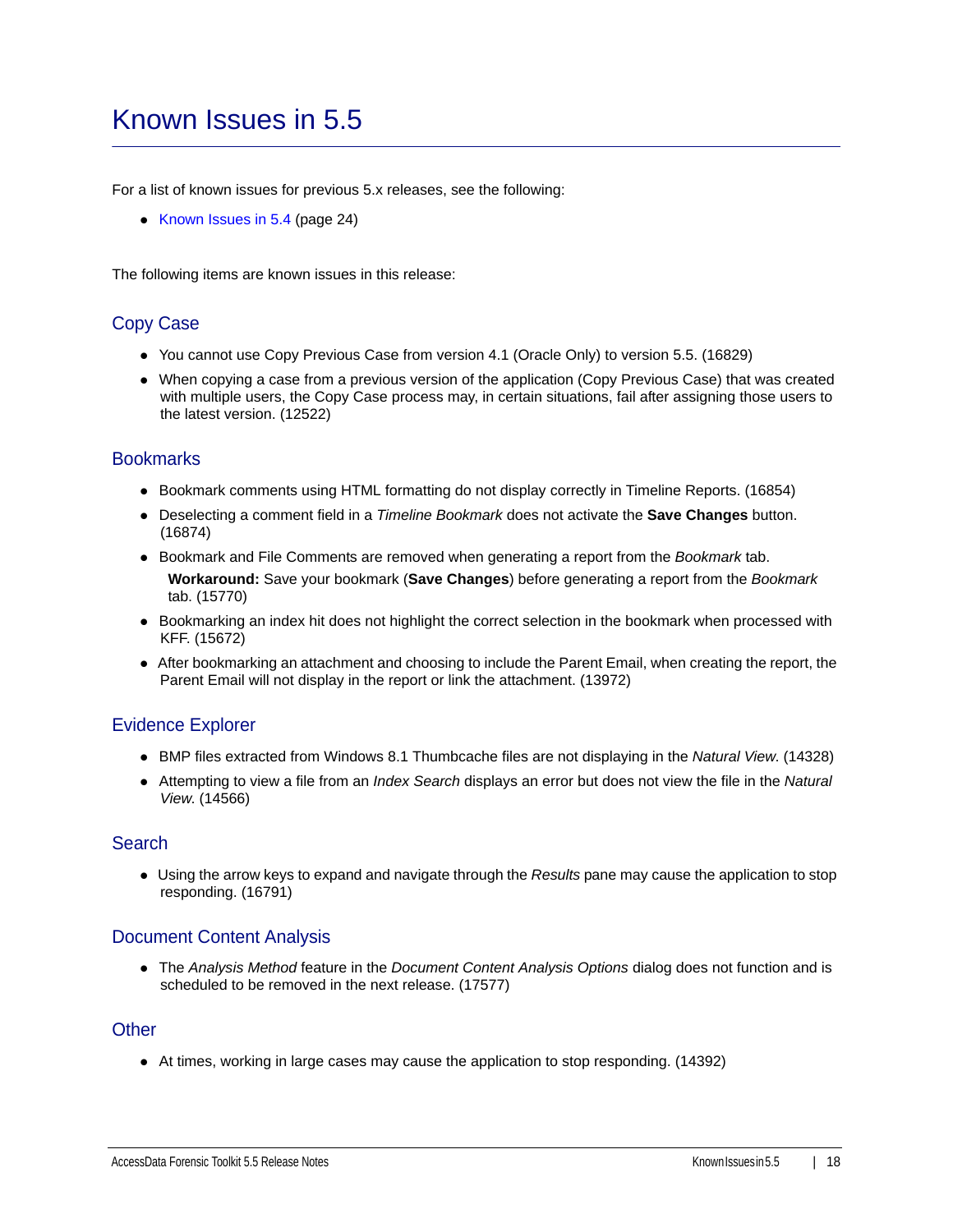## Where to get more information

Use the following documentation resources to learn more about this product. Each document is available in PDF format in the download ISO file. The *User Guide* is also available through the *Help* menu in FTK.

The latest version of each document is available in the *Product Release* pane on the FTK product download page:

http://www.accessdata.com/support/product-downloads/ftk-download-page

| <b>Document</b>                                              | <b>Description</b>                                                                                                                                          |
|--------------------------------------------------------------|-------------------------------------------------------------------------------------------------------------------------------------------------------------|
| Quick Installation Guide                                     | Basic information about how to install and upgrade this and related<br>products.                                                                            |
| <b>FTK</b> Installation Guide                                | Information about how to install and upgrade this and related products.                                                                                     |
| User Guide                                                   | Information about how to use this product, including detailed technical<br>information and instructions for performing tasks.                               |
| Upgrading, Migrating, and Moving<br>Cases                    | Information about upgrading and migrating cases from 4.1 to 4.2, and<br>moving cases from one database to another.                                          |
| <b>Upgrading Cases</b>                                       | Information about upgrading cases from 4.1 to 4.2.                                                                                                          |
| <b>Migrating Archived Cases</b>                              | Information about upgrading or migrating cases that you have archived<br>in a previous release.                                                             |
| <b>KFF Quick Install Guide and KFF</b><br>installation files | For the most current KFF Server and KFF data installation files, as well<br>as the KFF Quick Install Guide, visit the AccessData Product<br>Downloads page: |
|                                                              | http://www.accessdata.com/support/product-downloads                                                                                                         |
|                                                              | Under Current Releases, expand the Known File Filter (KFF) section<br>and then the KFF Server section.                                                      |

## Comments?

We value all feedback from our customers. Please contact us at *support@accessdata.com*, or send documentation issues to *documentation@accessdata.com*.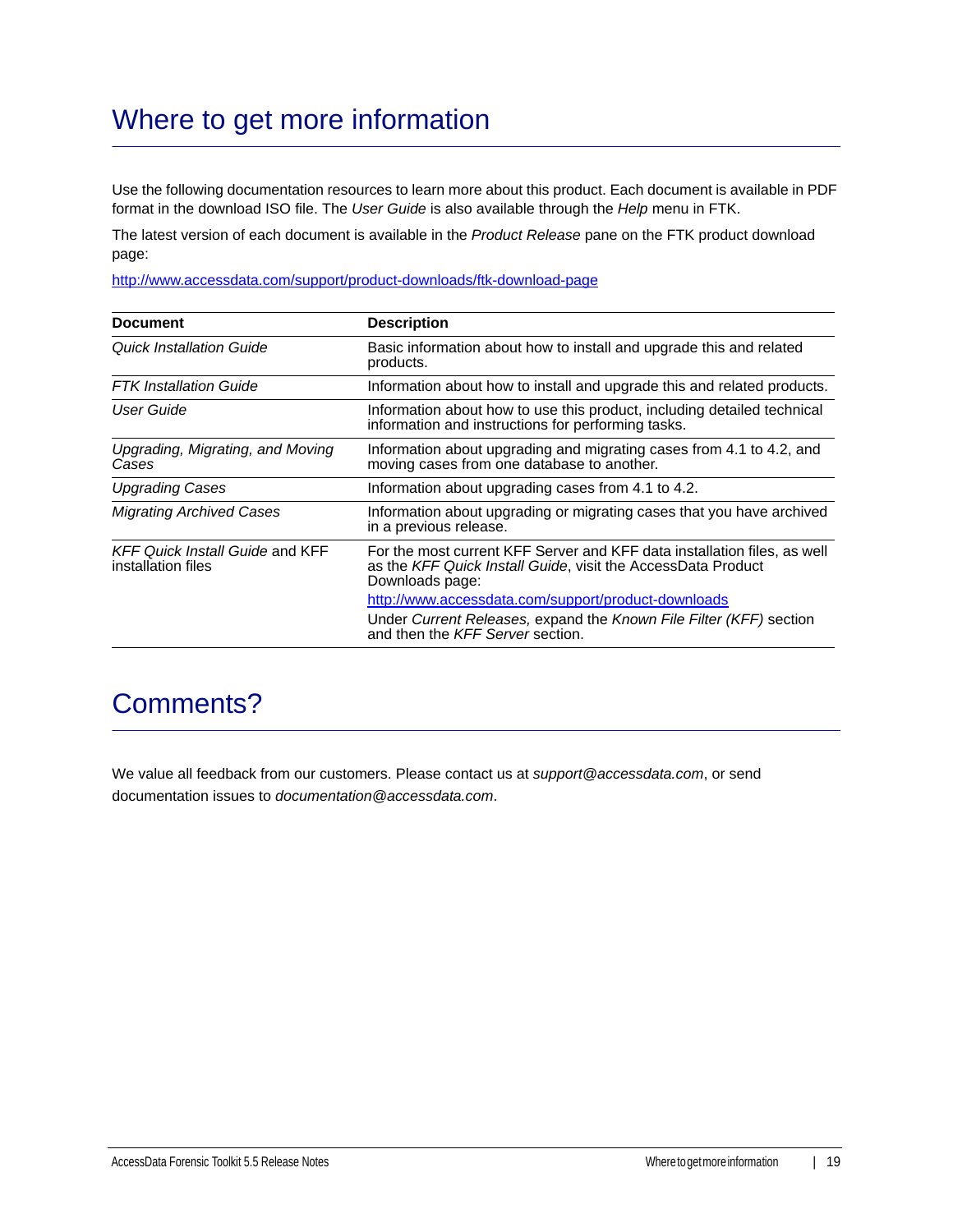# AccessData Forensic Toolkit 5.4 Release Notes

Document Date: 6/6/2014

©2014 AccessData Group, Inc. All rights reserved

## **Introduction**

This document lists the new features, fixed issues, and known issues for Forensic Toolkit® (FTK®) 5.4. Please be aware that all known issues published under previous release notes still apply until they are listed under "Fixed Issues."

## Important Information

## Latest Documentation

• The latest FTK documentation is located at: http://www.accessdata.com/support/product-downloads/ftk-download-page

## Installation and upgrade

- For FTK installation and upgrade instructions, see the *FTK Quick Install Guide* and the detailed *FTK Installation Guide* which are available at http://www.accessdata.com/support/product-downloads/ftk-download-page
- Whenever possible, install FTK on a physical system. Due to performance, AccessData does not recommend configurations where the database or the Evidence Processing Engine is running on a virtual machine.
- FTK supports Distributed Processing Engines (DPEs). Distributed Processing allows the installation of up to three additional processing engines to share the work load of processing evidence in a case. Before installing Distributed Processing, see the *Install Guide*.
- Offline versions of the maps used for Geolocation are available. Use the links **Geolocation Map for Offline Use** and **Geolocation Map for Offline ReadMe** on the FTK Product download page: http://www.accessdata.com/support/product-downloads/ftk-download-page

## **PostgreSQL**

• If using PostgreSQL, please note the following: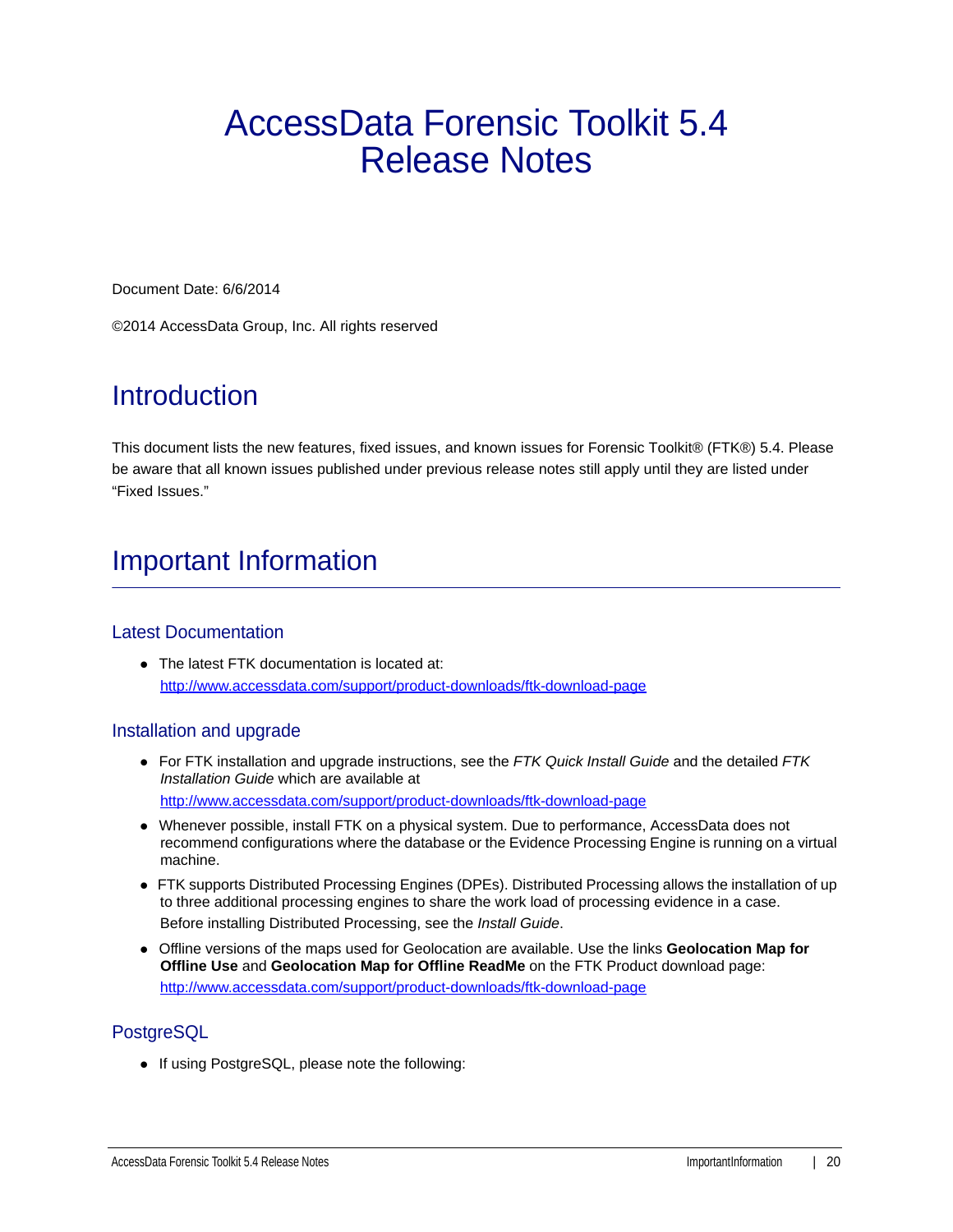If the computer has fewer than 16 cores  $(< 16)$ , then in the PostgreSQL configuration file, set the max connections to 60 per computer.

For example, if there are 4 computers in the Distributed Processing Model in which every computer has fewer than 16 cores, then set max\_connections to 240 (60\*4).

- If the computer has 16 or more cores ( $>=$  16), then in the PostgreSQL configuration file, set the max connections to 125 per computer. For example, if there are 4 computers in the Distributed Processing Model in which 3 computers are 8 core  $\left($  <16) and 1 computer is 16 core ( $>$ =16), then set max connections to 245 (60\*3 + 125\*1).
- If there is just one computer in the Distributed Processing Model, the max\_connections should be no less than 100.

## **Oracle**

- Oracle 10g is not compatible with Windows 8.
- When you first launch FTK and add the database, change the Oracle SID from ADG to FTK2 after selecting Oracle as your database.
- Oracle must be installed on a computer with a name that begins with a letter (a-z and A-Z). Due to a restriction on domain names in RFC 1035, applications cannot connect to Oracle if the computer's name begins with a number. If the Oracle computer name begins with a number, you must change the machine name before installing Oracle.

## Known File Filter

For information on installing and configuring KFF, see the *KFF Install Guide*, available in the *User Guide* or at:

<http://www.accessdata.com/support/product-downloads>> *Known File Filter (KFF)*.

- To install the KFF server, you must have Administrator privileges. Otherwise, you get the following error: *Unhandled exception has occurred in your application.*
- If you have too few KFF Lookup Interface threads configured, it can result in KFF not completing and generating the following error in the error log:

"[Date] Failure on item ... Could not connect to KFF Server ..., token ..."

If you get the error, increase the thread count.

For instructions on configuring KFF, see the *Working with the KFF Library* chapter in the FTK User Guide.

If you are installing KFF in a distributed processing environment, you must specify the KFF server by its IP address and not use 'localhost'. Otherwise you may get incorrect KFF counts.

## Recommendations

- AccessData recommends that, whenever possible, you not have an active internet connection when running Imager or FTK. If the computer running Imager or FTK has an active internet connection and you are viewing certain types of HTML web pages or binaries, there is a potential risk that is associated with specially crafted pages or binaries. These pages or binaries can trigger unintended consequences, such as running malicious code or scripts.
- It is strongly recommended that you configure your antivirus to exclude the database (PostgreSQL, Oracle database, Microsoft SQL) AD temp, source images/loose files, and case folders for performance and data integrity.
	- Cerberus writes binaries to the AD Temp folder momentarily in order to perform the malware analysis. Upon completion, it will quickly delete the binary. It is important to ensure that your antivirus is not scanning the AD Temp folder. If the antivirus deletes/quarantines the binary from the temp, Cerberus analysis will not be performed.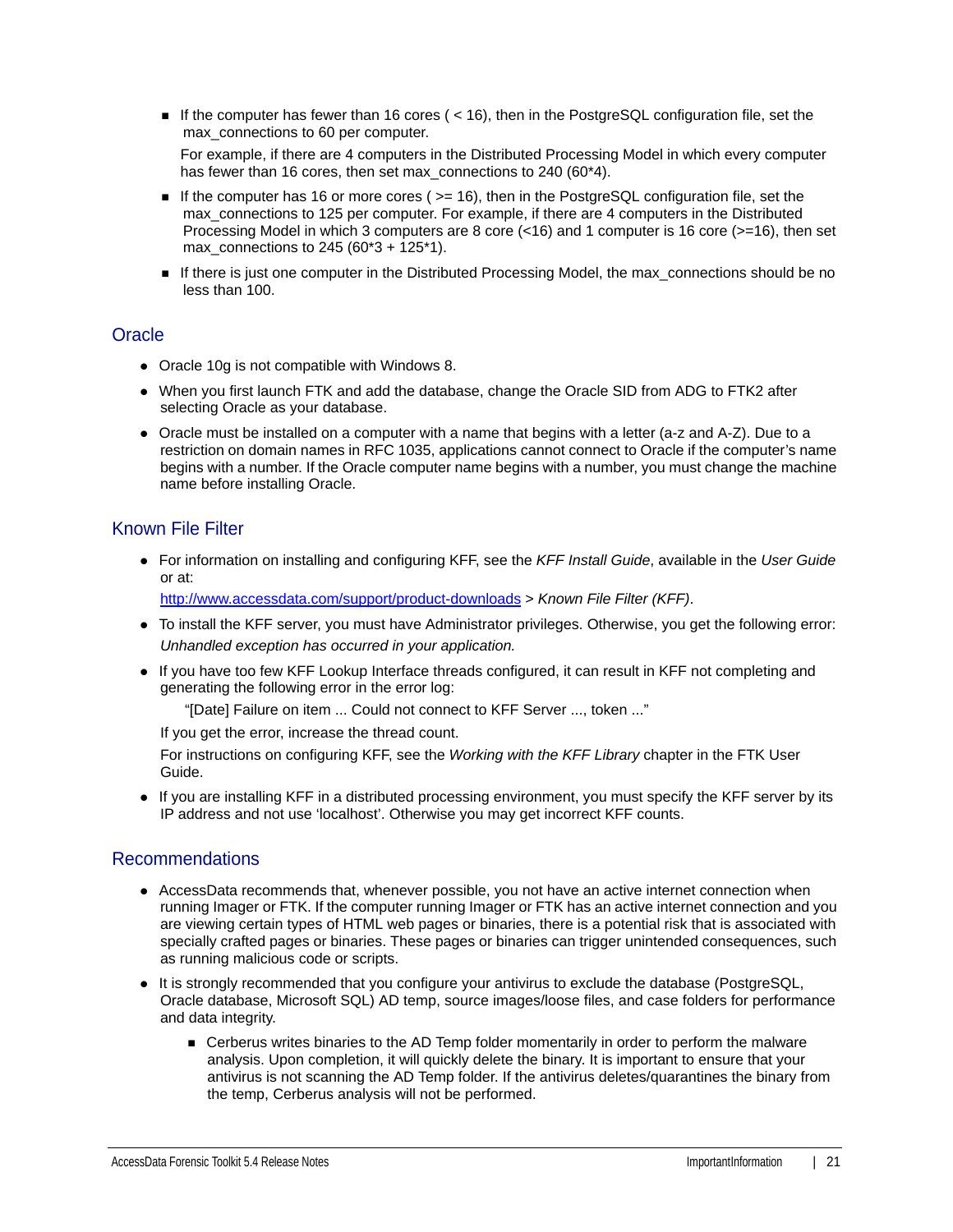If you choose to have a case's database files placed in the case folder, do not move your case folder without first archiving and detaching the case.

## Index Search

• Index Searches on ACSCII/UTF-8 files do not recognize any information included in tags. To search tags within ASCII/UTF-8 files, use the Live Search feature.

## <span id="page-21-0"></span>5.4 New and Improved

The following items are new and improved features and feature enhancements for this release:

### Administration

You can now recover forgotten or lost passwords. Using a Password Reset File, you can reset your password. The Password Reset File is unique to your user name, password, and database. Create your Password Reset File and store it in a secure place. When you need to reset your password, simply access the Password Reset File in the Reset Password dialog. After resetting your password, create a new Password Reset File for the next time you need to reset your password.

## Attaching/Restoring Cases

You can now choose the path of the location to store the case's DB files, including a default option to save the DB files in the case folder. This is the same functionality that exists during a Case Creation.

## Data Carving

• Added a new data carver for carving TIFF files.

#### **Review**

You can now view Internet Explorer 10 and Internet Explorer 11 web pages in the *Natural Viewer*.

#### Case Review

Added additional support that includes Outlook 2013 OST files.

## Supported Operating Systems

You can now install and run the application on Windows Server 2012.

#### Visualization

- Geolocation Visualization now includes a Geolocation Grid that displays information about each item on the map.
	- The grid has has column-level filters that let you filter the items in the grid.
	- **You can view two different tabs:** 
		- $\circ$  Network Communication: If you launch Geolocation from the Volatile tab, you can view Volatile data.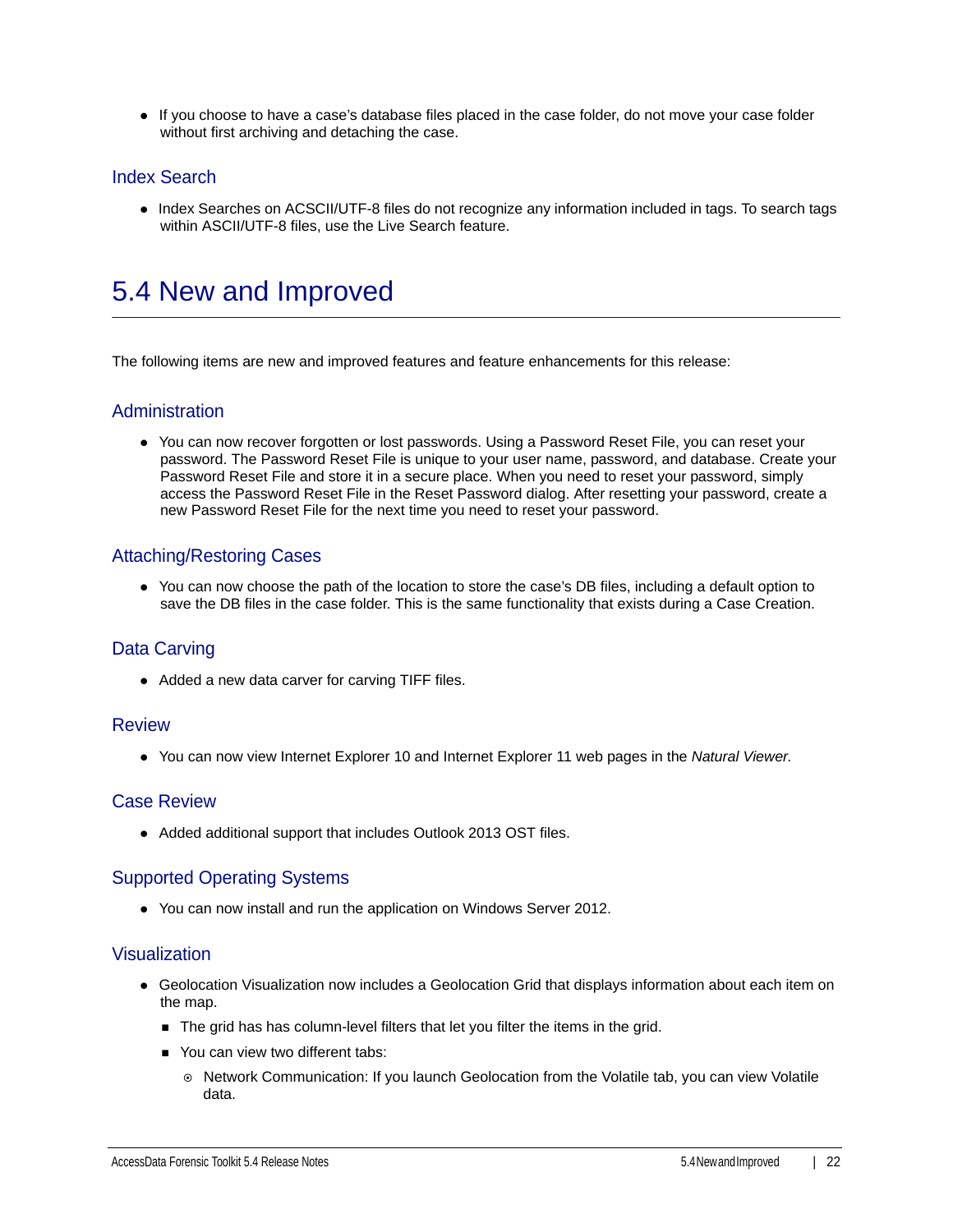Exif: If you launch Geolocation from anywhere but the Volatile tab, you can view Exif data from photos

## <span id="page-22-0"></span>Fixed Issues in 5.4

The following issues have been fixed in this release:

### Case Restore

When restoring a case that had multiple users with different roles, you no longer get an error when mapping all users to the App Admin or Case Admin roles. (10986)

#### **Bookmarks**

When changes are not made to a bookmark, you are no longer prompted to save your bookmark when exiting. (7601)

## Export

When using *Exporting Children*, the export now maintains the folder and file structure from the child case. (10479)

### Language

The Language Identification filter now works correctly with multiple selected languages. (8856)

### **Search**

Under *Index Search Options*, you can no longer configure the *Max words to return* option to be lower than the minimum default (16), regardless whether you click **OK** or press **Enter** after entering the new number. (9884)

## Reporting

*Time Zone for Display* now displays the correct time zone when you run a previous report with a different time zone selected. (10202)

#### KFF

- Fixed the issue where importing some \*.csv files would return the status, "Import returned status of: 14." (4197)
- Sorting by the *Source* column in the KFF dialog no longer cause the program to stop responding. (10570)

### **Other**

The opening splash screen now loads faster. (8314)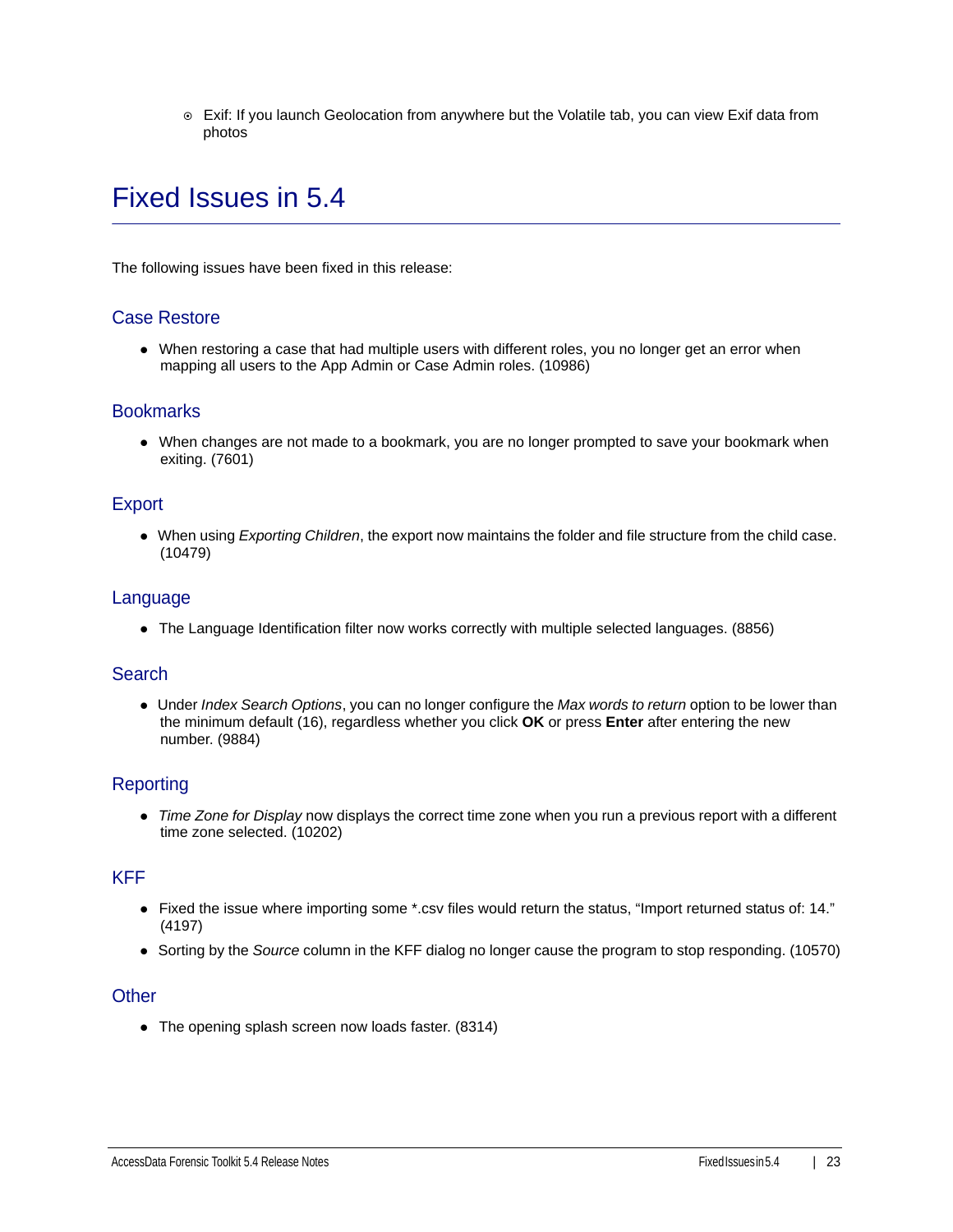## <span id="page-23-0"></span>Known Issues in 5.4

The following items are known issues in this release:

## Copy Case

Copy Case does not retain Bookmark Comments and File Comments for the bookmark you copied. (10600)

## Data Carving

GIF carving produces inconsistent results. (9636)

#### **Bookmarks**

When working with large images, using a custom filter delays Bookmark creation. The program stops responding after the Bookmarks are created. (10362)

### Restore

Restoring a case using the *Database Directory* path and selecting **In the case folder** creates two folders. One folder contains the database and the other folder contains the case. (11719)

### KFF

- Closing User-Defined groups from imported KFF files generates an error and fails to close. (6930)
- You cannot open a User-Defined group that was previously closed. (10179)

## Logging

Existence of a folder called C:\LOGS causes the program to create large log files and store them in this folder. (9912)

### **Geolocation**

- In the *Filters* dialog, clicking the drop-down fields does nothing. **Workaround:** Using the Up and Down arrows on the keyboard expands the drop-down fields correctly. (11322)
- When using *Quickpick* on a sub folder, the *Heatmap* dialog opens to the root folder. (11361)
- Switching between categories in Heatmap does not retain the category structure from the previous dialog and returns you to the root of the category. (11375)

#### **Cerberus**

Cerberus Stage 2 analysis is missing some items that match the Stage 2 criteria. (9207)

## ResolutionOne/FTK Compatibility

You cannot Archive or Detach in FTK when ResolutionOne is installed on the same computer. (8383)